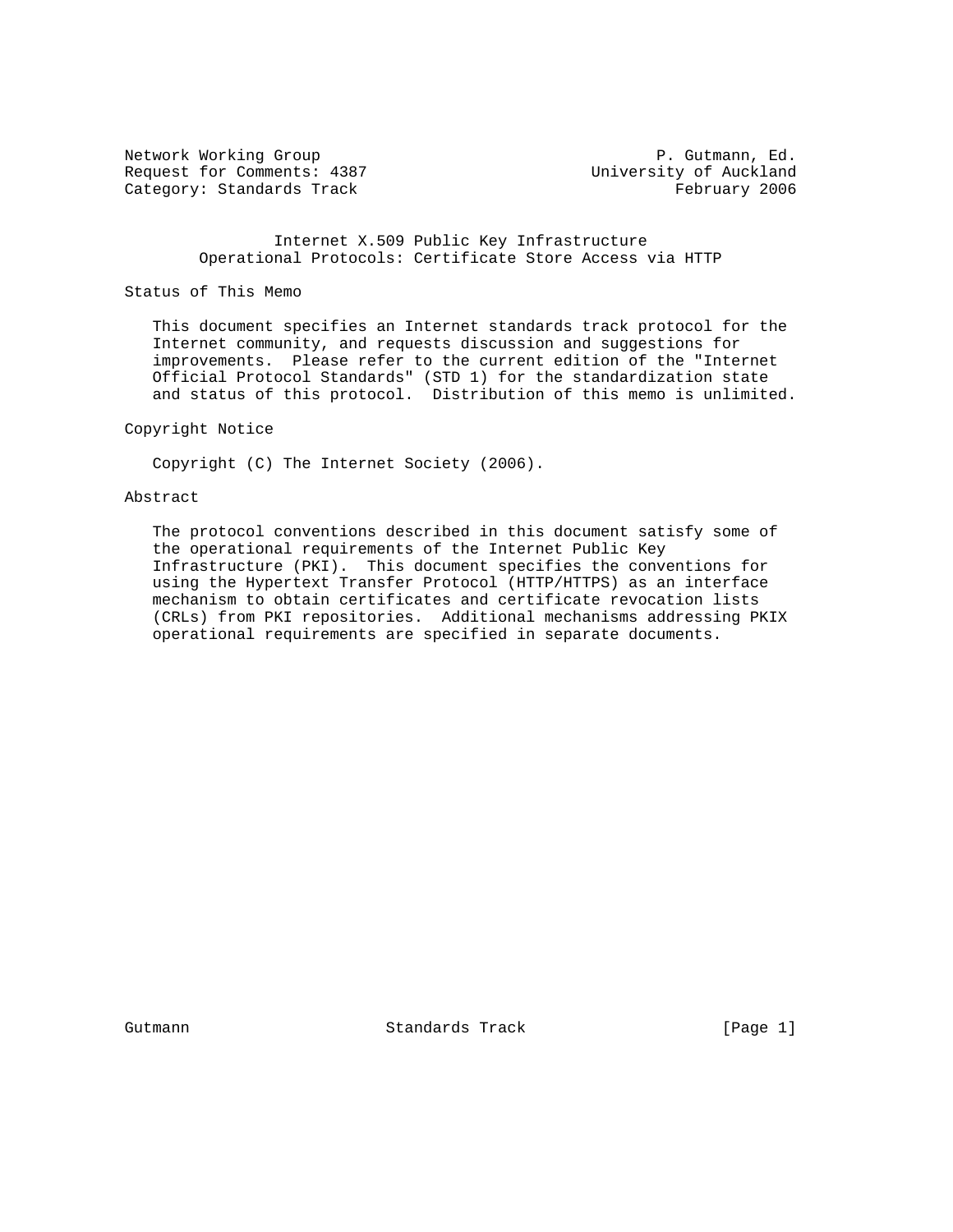Table of Contents

|             | 2.1. Converting Binary Blobs into Search Keys 4     |  |
|-------------|-----------------------------------------------------|--|
|             |                                                     |  |
|             |                                                     |  |
|             |                                                     |  |
|             | 2.5.                                                |  |
|             |                                                     |  |
|             |                                                     |  |
|             |                                                     |  |
|             |                                                     |  |
|             |                                                     |  |
|             |                                                     |  |
|             |                                                     |  |
|             | 3. Locating HTTP Certificate Stores 15              |  |
|             | 3.1. Information in the Certificate 15              |  |
|             |                                                     |  |
|             |                                                     |  |
|             | $3.3.$ Use of a "well-known" Location 16            |  |
|             | 3.4. Manual Configuration of the Client Software 18 |  |
|             | 3.5. Implementation Notes and Rationale 18          |  |
|             |                                                     |  |
|             |                                                     |  |
|             | Information in the Certificate 19<br>3 5 3          |  |
|             |                                                     |  |
|             |                                                     |  |
| 5.          |                                                     |  |
| б.          |                                                     |  |
| $7_{\circ}$ |                                                     |  |
|             |                                                     |  |
|             |                                                     |  |
|             |                                                     |  |

# 1. Introduction

 This specification is part of a multi-part standard for the Internet Public Key Infrastructure (PKI) using X.509 certificates and certificate revocation lists (CRLs). This document specifies the conventions for using the Hypertext Transfer Protocol (HTTP), or optionally, HTTPS as an interface mechanism to obtain certificates or public keys, and certificate revocation lists (CRLs), from PKI repositories. Throughout the remainder of this document the generic term HTTP will be used to cover either option.

Gutmann **Standards Track** [Page 2]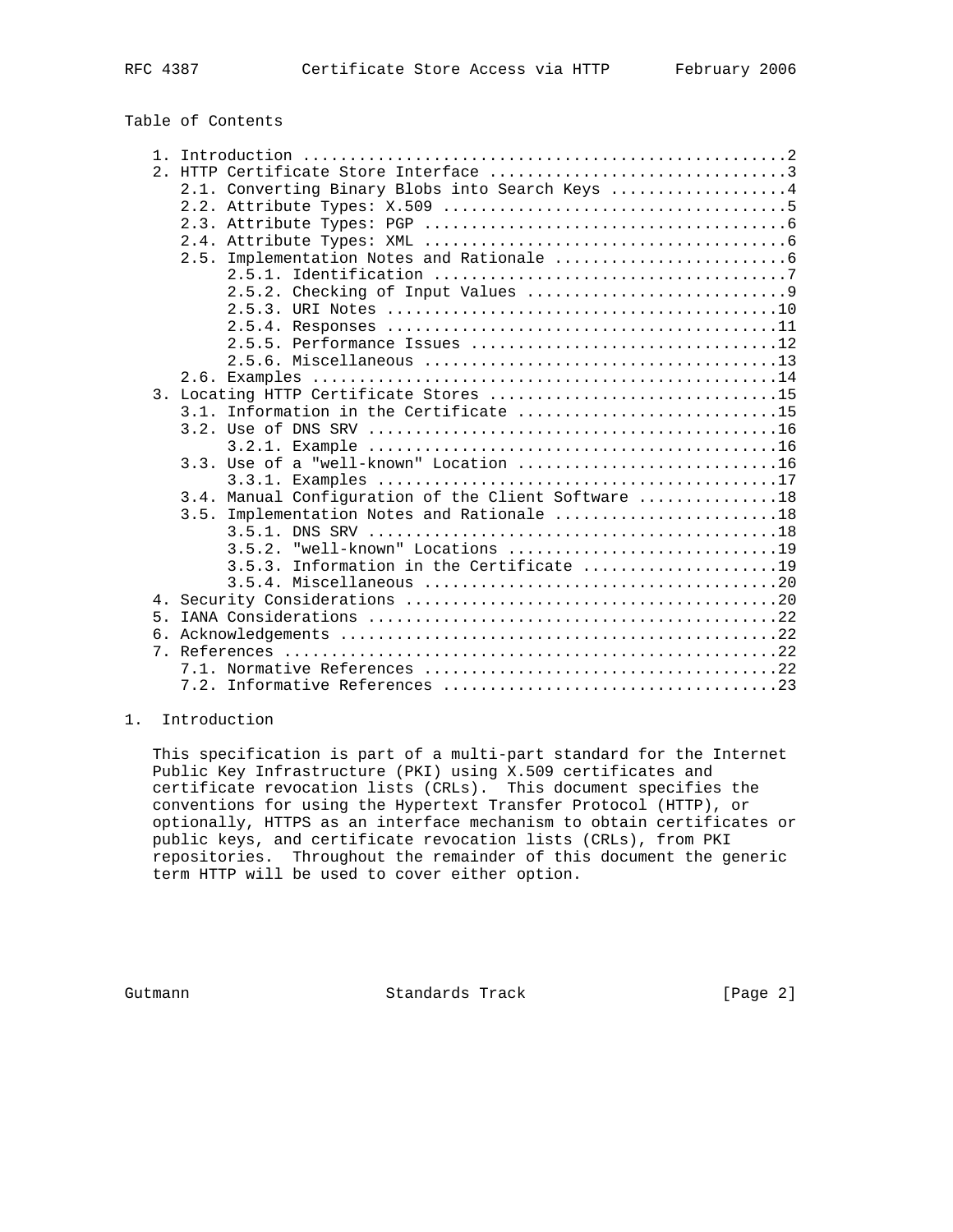Although RFC 2585 [RFC2585] covers fetching certificates via HTTP, this merely mentions that certificates may be fetched from a static URL, which doesn't provide any general-purpose interface capabilities to a certificate store. The conventions described in this document allow HTTP to be used as a general-purpose, transparent interface to any type of certificate or key store including flat files, standard databases such as Berkeley DB and relational databases, and traditional X.500/LDAP directories. Typical applications would include use with web-enabled relational databases (which most databases are) or simple {key,value} lookup mechanisms such as Berkeley DB and its various descendants.

 Additional mechanisms addressing PKIX operational requirements are specified in separate documents.

 The key words "MUST", "MUST NOT", "REQUIRED", "SHOULD", "SHOULD NOT", "RECOMMENDED", "MAY", and "OPTIONAL" in this document are to be interpreted as described in [RFC2119].

2. HTTP Certificate Store Interface

 The GET method is used in combination with an HTTP query URI [RFC2616] to retrieve certificates from the underlying certificate store:

http\_URL = "http:" "//" host [ ":" port ] [ abs\_path [ "?" query ]]

 The parameters for the query portion of the URI are a certificate or key identifier consisting of an attribute type and a value that specifies one or more certificates or public keys to be returned from the query:

query = attribute '=' value

 Certificates and public keys are retrieved from one URI (the certificate URI) and CRLs from another URI (the revocation URI). These may or may not correspond to the same certificate store and/or server (the exact interpretation is a local configuration issue). The query value MUST be encoded using the form-urlencoded media type [RFC2854]. Further details of URI construction, size limits, and other factors are given in [RFC2616].

 Responses to unsuccessful queries (for example, to indicate a non match or an error condition) are handled in the standard manner as per [RFC2616]. Clients should in particular be aware that in some instances servers may return HTTP type 3xx redirection requests to explicitly redirect queries to another server. Obviously, implicit DNS-based redirection is also possible.

Gutmann Standards Track [Page 3]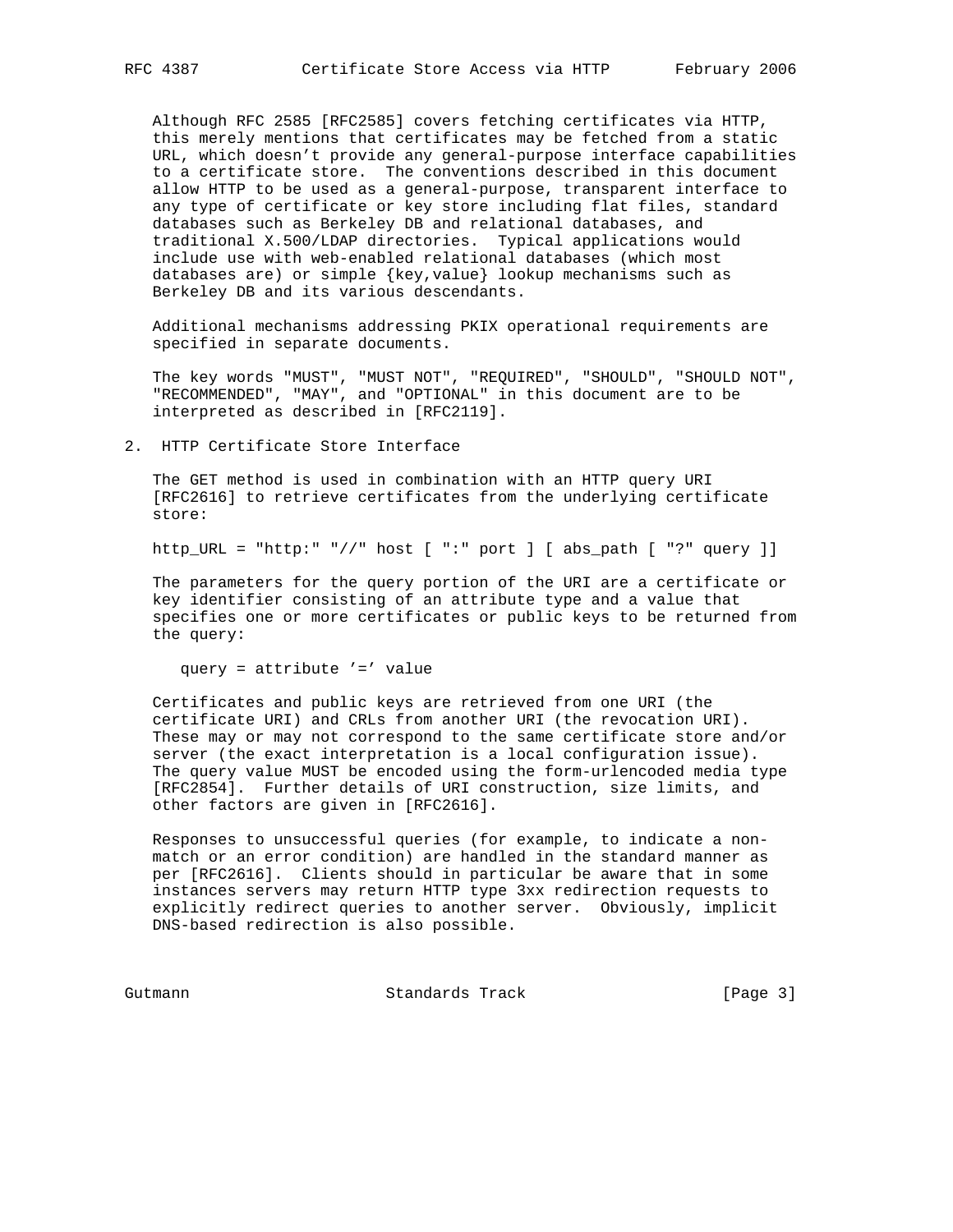If more than one certificate matches a query, it MUST be returned as a multipart/mixed response. The returned data MUST be returned verbatim; it MUST NOT use any additional content- or transfer encoding at the HTTP level (for example, it can't be compressed or encoded as base64 or quoted-printable text). Implementations SHOULD NOT use chunked encoding in responses.

 The query component of the URI MAY optionally contain additional attribute/value pairs separated by the standard ampersand delimiter '&' that specify further actions to be taken by the certificate store. Certificate stores SHOULD ignore any additional unrecognised attribute/value pairs present in the URI.

 Other information, such as naming conventions and MIME types, is specified in [RFC2585] (with additional MIME types for non-X.509 content in [RFC3156] and [RFC3275]).

2.1. Converting Binary Blobs into Search Keys

 Some fields (indicated by the "Process" column in the tables below) are of arbitrary length and/or contain non-textual data. Both of these properties make them unsuited for direct use in HTTP queries. In order to make them usable, fields for which the processing option is "Hash" are first hashed down to a fixed-length 160-bit value. Fields for which the processing option is "Hash" or "Base64" are base64-encoded to transform the binary data into textual forms:

 Processing Processing step option

- "Hash" Hash the key value using SHA-1 [FIPS180] to produce a 160-bit value, then continue with the base64 encoding step that follows.
- "Hash" Encode the binary value using base64 encoding to produce "Base64" a 27-byte text-only value. Base64 encoding of the 20 byte value will produce 28 bytes, and the last byte will always be a '=' padding character. The 27-byte value is created by dropping the trailing '=' character.

 For cases where the binary value is smaller or larger than the 20 byte SHA-1 output (for example, with 64-bit/8 byte PGP key IDs), the final value is created by removing any trailing '=' padding from the encoding of the binary value (this is a generalisation of the above case).

Gutmann **Standards Track** [Page 4]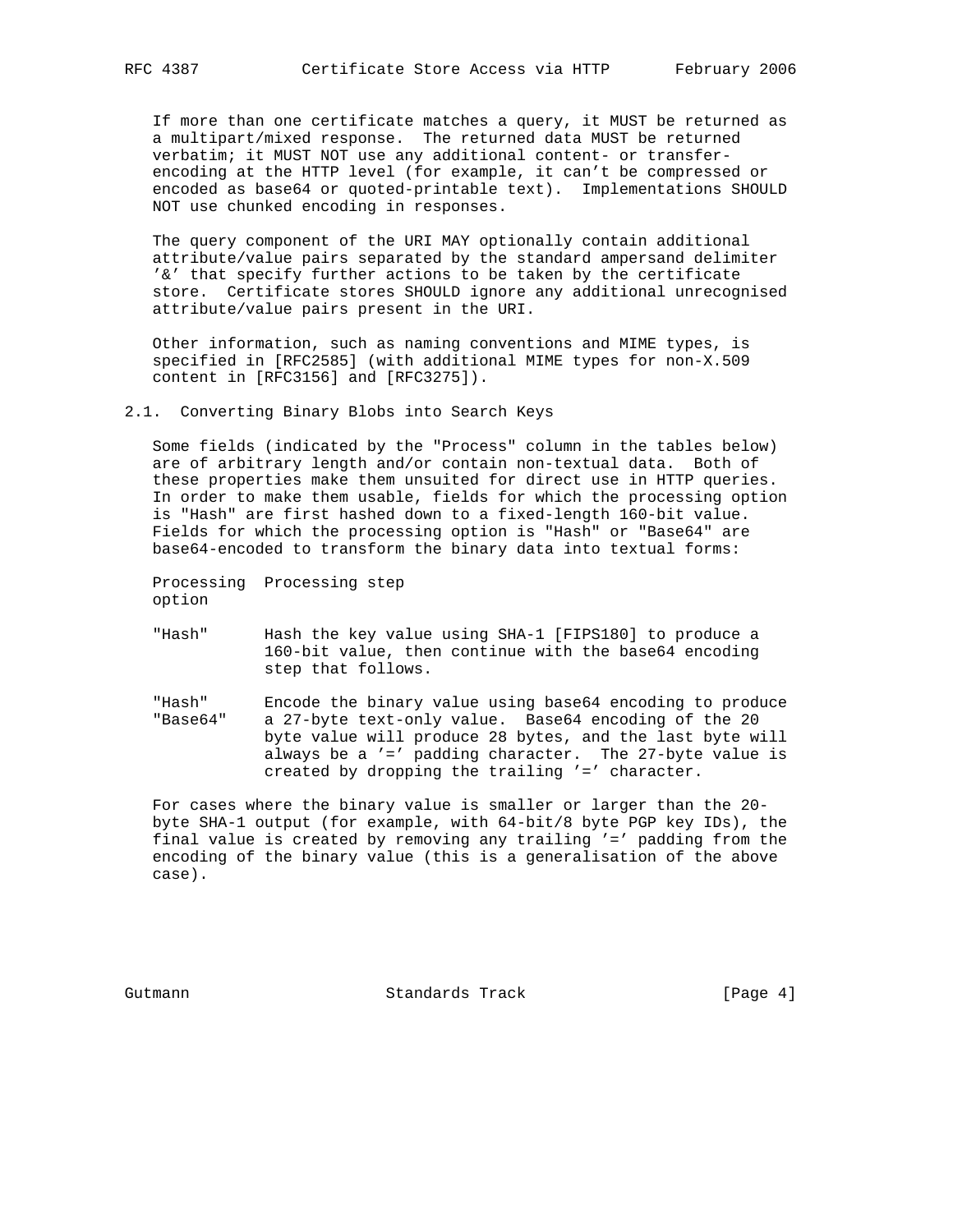Implementations MUST verify that the base64-encoded values submitted in requests contain only characters in the ranges  $a' - z'$ ,  $'A' - z''$ , '0'-'9', '+', and '/'. Queries containing any other character MUST be rejected. (See the implementation notes in Section 2.5 and the security considerations in Section 4 for more details on this requirement.)

2.2. Attribute Types: X.509

 Permitted attribute types and associated values for use with X.509 certificates and CRLs are described below. Arbitrary-length binary values (as indicated in the table below) are converted into a search key by the process described in Section 2.1. Note that the values are checked for an exact match (after decoding of any form-urlencoded [RFC2854] portions if this is necessary) and are therefore case sensitive.

| Attribute | Process Value |                                                                                                                                                                                                                                                                                                                                                                                                    |          |
|-----------|---------------|----------------------------------------------------------------------------------------------------------------------------------------------------------------------------------------------------------------------------------------------------------------------------------------------------------------------------------------------------------------------------------------------------|----------|
| certHash  | Hash          | Search key derived from the SHA-1 hash of the<br>certificate (sometimes called the certificate<br>fingerprint or thumbprint).                                                                                                                                                                                                                                                                      |          |
| uri       | None          | Subject URI associated with the certificate,<br>without the (optional) scheme specifier. The URI<br>type depends on the certificate. For S/MIME<br>certificates, it would be an email address; for<br>SSL/TLS certificates, it would be the server's DNS<br>name (this is usually also specified as the<br>CommonName); for IPsec certificates, it would be<br>the DNS name/IP address; and so on. |          |
| iHash     | Hash          | Search key derived from the DER-encoded issuer DN<br>as it appears in the certificate, CRL, or other<br>object.                                                                                                                                                                                                                                                                                    |          |
| iAndSHash | Hash          | Search key derived from the certificate's<br>DER-encoded issuerAndSerialNumber [RFC3852].                                                                                                                                                                                                                                                                                                          |          |
| name      | None          | Subject CommonName contained in the certificate.                                                                                                                                                                                                                                                                                                                                                   |          |
| sHash     | Hash          | Search key derived from the DER-encoded subject<br>DN as it appears in the certificate or other<br>object.                                                                                                                                                                                                                                                                                         |          |
| sKIDHash  | Hash          | Search key derived from the certificate's<br>subjectKeyIdentifier (specifically the contents<br>octets of the KeyIdentifier OCTET STRING).                                                                                                                                                                                                                                                         |          |
| Gutmann   |               | Standards Track                                                                                                                                                                                                                                                                                                                                                                                    | [Page 5] |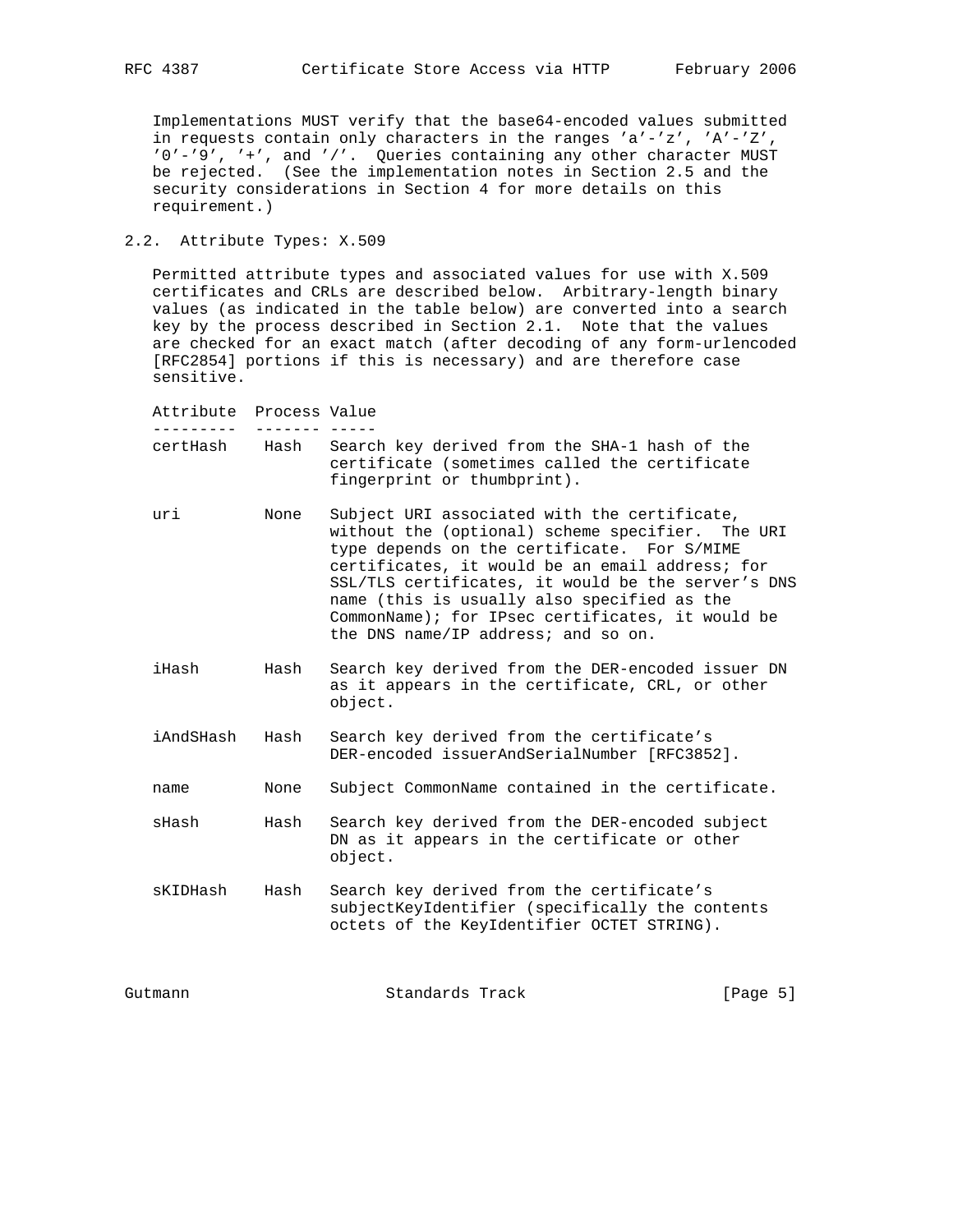Certificate URIs MUST support retrieval by all the above attribute types.

 CRL URIs MUST support retrieval by the iHash and sKIDHash attribute types, which identify the issuer of the CRL. In addition, CRL URIs MAY support retrieval by certHash and iAndSHash attribute types, for cases where this is required by the use of the issuingDistributionPoint extension. A CRL query MUST return the matching CRL with the greatest thisUpdate value (in other words, the most recent CRL).

2.3. Attribute Types: PGP

 Permitted attribute types and associated values for use with PGP public keys and key revocation information are described below. Binary values (as indicated in the table below) are converted into a search key by the process described in Section 2.1.

 Attribute Process Value --------- ------- ---- email None email address associated with the key. fingerprint Base64 160-bit PGP key fingerprint [RFC2440]. keyID Base64 64-bit PGP key ID [RFC2440]. name None User name associated with the key.

Key URIs MUST support retrieval by all of the above attribute types.

 Revocation URIs MUST support retrieval by the fingerprint and keyID attribute types, which identify the issuer of the key revocation.

2.4. Attribute Types: XML

 Permitted attribute types and associated values for use with XML are as specified in sections 2.2 and 2.3. Since XML allows arbitrary attributes to be associated with the <RetrievalMethod> child element of <KeyInfo> [RFC3275], there are no additional special requirements for use with XML.

2.5. Implementation Notes and Rationale

 This informative section documents the rationale behind the design in Section 2 and provides guidance for implementors.

Gutmann **Standards Track** [Page 6]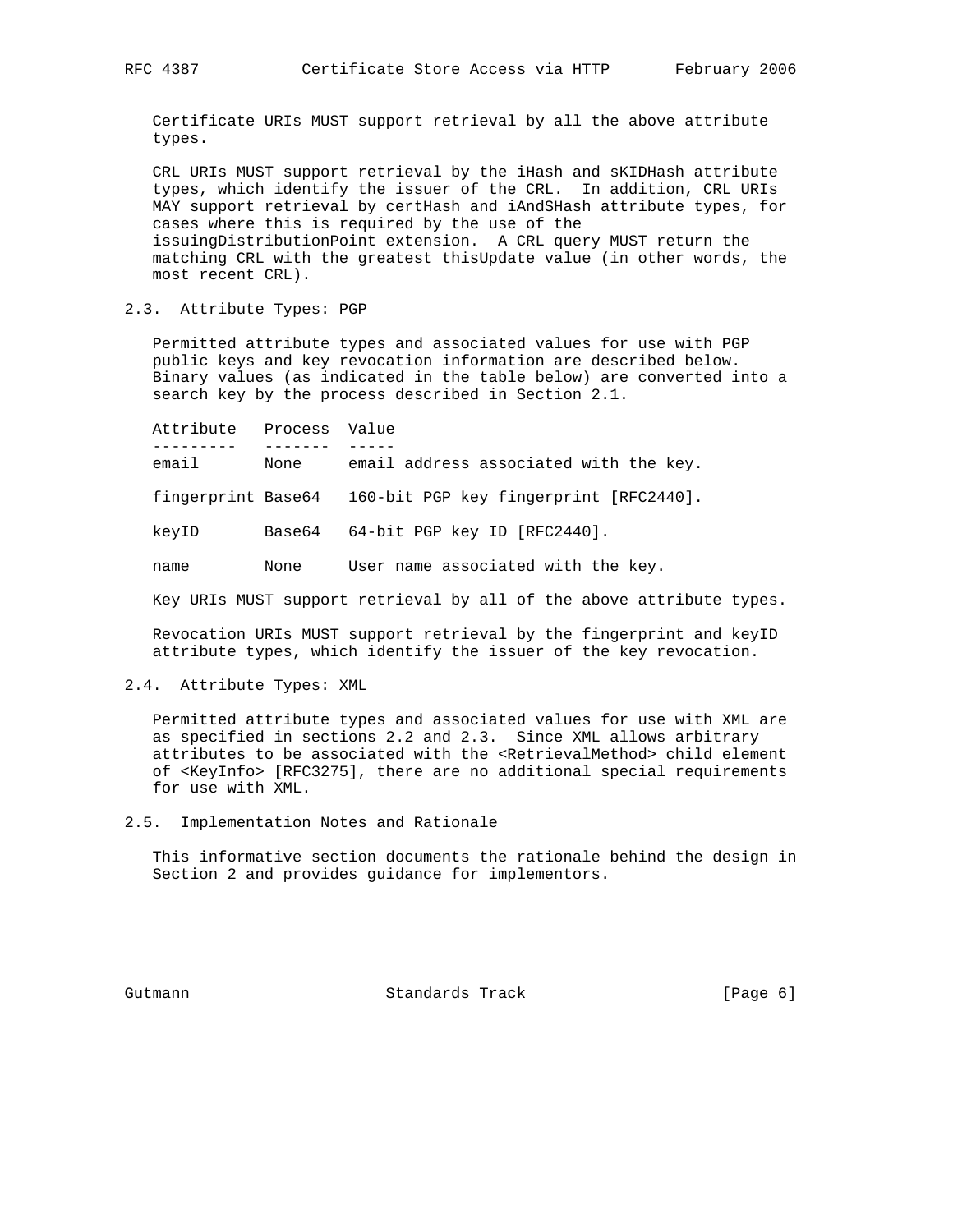# 2.5.1. Identification

 The identifiers are taken from PKCS #15 [PKCS15], a standard that covers (among other things) a transparent interface to a certificate/public key store. These identifiers have been field proven, as they have been in common use for a number of years, typically via PKCS #11 [PKCS11]. Certificate stores and the identifiers that are required for typical certificate lookup operations are analysed in some detail in [Gutmann].

 The URI identifier type specifies the identifier associated with the certificate's intended usage with a given Internet security protocol. For example, an SSL/TLS server certificate would contain the server's DNS name (this is traditionally also specified as the CommonName or CN) an S/MIME certificate would contain the subject's email address; an IPsec certificate would contain a DNS name or IP address; and a SIP certificate would contain a SIP URI. A modicum of common sense is assumed when deciding upon an appropriate URI field value.

 For historical reasons going back to its primary use as a means of looking up users' S/MIME email certificates, some clients may specify the URI attribute name as "email" rather than "uri". Although not required by this specification, servers may choose to allow the use of "email" as an alias for "uri".

 In addition, it is common practice to use the Internet identifier associated with the certificate's intended field of application as the CN for the certificate when this is the most sensible name for the certificate subject. For example, an SSL/TLS server certificate will contain the server's DNS name in the CN field. In web-enabled devices, this may indeed be the only name that exists for the device. It is therefore quite possible that the URI will duplicate the CN, and that it may be the only identifier present (that is, there's no full DN but only a single CN field).

 By long-standing convention, URIs in certificates are given without a scheme specifier. For example, an SSL/TLS server certificate would contain www.example.com rather than https://www.example.com, and an S/MIME certificate would contain user@example.com rather than mailto:user@example.com. This convention is extended to other URI types as well, so that a certificate containing the (effective) URIs im:user@example.com and xmpp:user@example.com would be queried using the single URI user@example.com. The certificate store would then return all certificates containing this URI, leaving it to the client to determine which one is most appropriate for its use. This approach is taken both because for the most common URI types there's no schema specifier (see the paragraphs above) and no easy way to determine what the intended use is (an SSL/TLS server certificate is

Gutmann **Standards Track** [Page 7]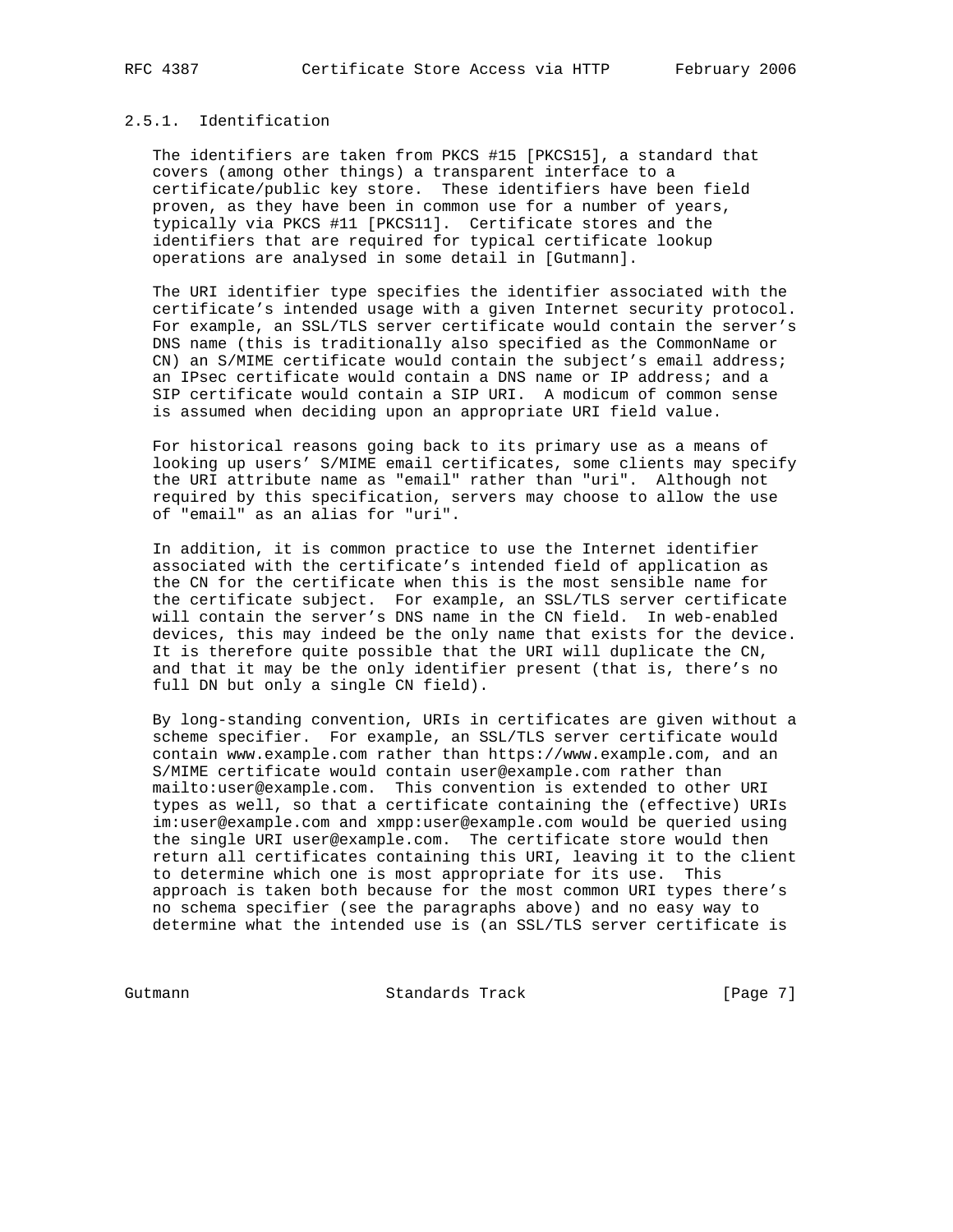simply one presented by an SSL/TLS server), and because the relying party/client is in a better position to judge the certificate's most appropriate use than the certificate store server.

 Another possible identifier that has been suggested is an IP address or DNS name, which will be required for web-enabled embedded devices. This is necessary to allow for example a home automation controller to be queried for certificates for the devices that it controls. Since this value is regarded as the CN for the device, common practice is to use this value for the CN in the same way that web server certificates set the CN to the server's DNS name, so this option is already covered in a widely-accepted manner.

 The name and email address are an exact copy of what is present in the certificate, without any canonicalisation or rewriting (other than the transport encoding required by HTTP). This follows standard implementation practice, which transfers an exact copy of these data items in order to avoid problems due to character set translation, handling of whitespace, and other issues.

 Hashes are used for arbitrary-length fields such as ones containing DNs in place of the full field to keep the length manageable. In addition, the use of the hashed form emphasizes that searching for structured name data isn't a supported feature, since this is a simple interface to a {key,value} certificate store rather than an HTTP interface to an X.500 directory. Users specifically requiring an HTTP interface to X.500 may use technology such as HTTP LDAP gateways for this purpose.

 Although clients will always submit a fixed 160-bit value, servers are free to use as many bits of this value as they require. For example, a server may choose to use only the first 40, 64, 80, or 128 bits for efficiency in searching and maintaining indices.

 PGP has traditionally encoded IDs using a C-style 0xABCDEF notation based on the display format used for IDs in PGP 2.0. Unfortunately, strings in this format are also valid strings in the base64 format, complicated further by the fact that near-misses such as 0xABCDRF could be either a mistyped attempt at a hex ID or a valid base64 ID. For this reason, and to ensure consistency, base64 IDs are used throughout this specification. The search keys used internally will be binary values, so whether these are converted from ASCII-hex or base64 is immaterial in the long run.

 The attributes are given shortened name forms (for example, iAndSHash in place of issuerAndSerialNumberHash) in order to keep the lengths reasonable, or common name forms (for example, email in place of

Gutmann Standards Track [Page 8]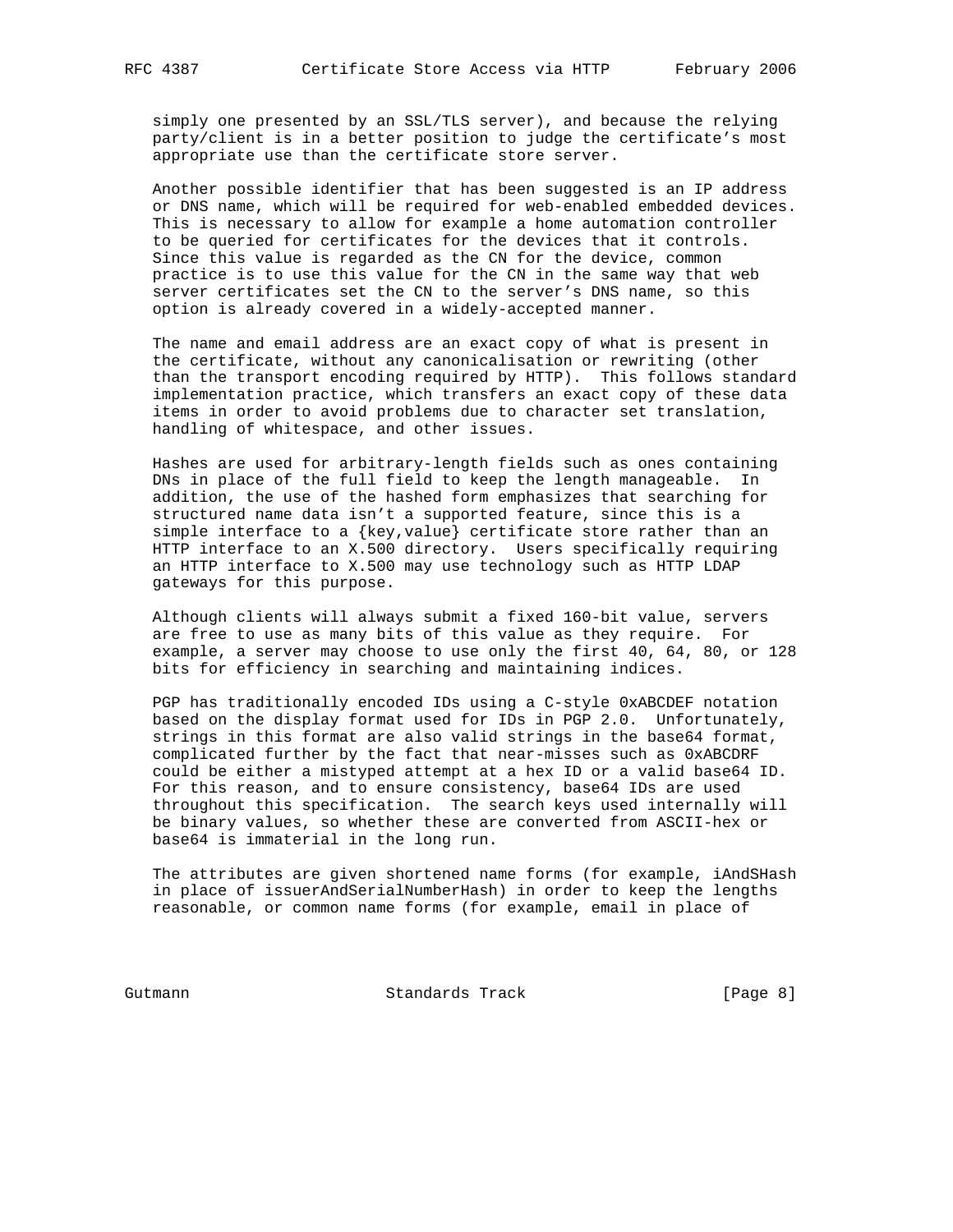rfc822Name, rfc822Mailbox, emailAddress, mail, or email) where multiple name forms exist.

 In some cases, users may require additional, application-specific attribute types. For example, a healthcare application that uses a healthcare ID as the primary key for its databases may require the ability to perform certificate lookups based on this healthcare ID. The formatting and use of such application-specific identifiers is beyond the scope of this document. However, they should begin with 'x-' to ensure that they don't conflict with identifiers that may be defined in future versions of this specification.

# 2.5.2. Checking of Input Values

 The attribute value portion of the identifier should be carefully checked for invalid characters since allowing raw data presents a security risk. Consider, for example, a certificate/public key store implemented using an RDBMS in which the SQL query is built up as "SELECT certificate FROM certificates WHERE iHash = " + <search key>. If <search key> is set to "ABCD;DELETE FROM certificates", the results of the query will be quite different from what was expected by the certificate store administrators. Even a read-only query can be problematic; for example, setting <search key> to "UNION SELECT password FROM master.sysxlogins" will list all passwords in an SQL Server database (in an easily-decrypted format) if the user is running under the sa (DBA) account. For this reason, only valid base64 encodings should be allowed. The same checking applies to queries by name or email address.

 Straightforward sanitisation of queries may not be sufficient to prevent all attacks; for example, a filter that removes the SQL query string "DELETE" can be bypassed by submitting the string embedded in another instance of the string. Removing "DELETE" from "DELDELETEETE" leaves the outer "DELETE" in place. Abusing the truncation of over-long strings by filters can also be used as a means of attack, with the attacker ensuring that the truncation occurs in the middle of an escape sequence, bypassing the filtering. Although in theory recursive filtering may help here, the use of parameterised queries (often called placeholders) that aren't vulnerable to SQL injection should be used to avoid these attacks. More information on securing database back-ends may be found in [Birkholz], and more comments on sanitisation and safety concerns may be found in the security considerations section.

Gutmann **Standards Track** [Page 9]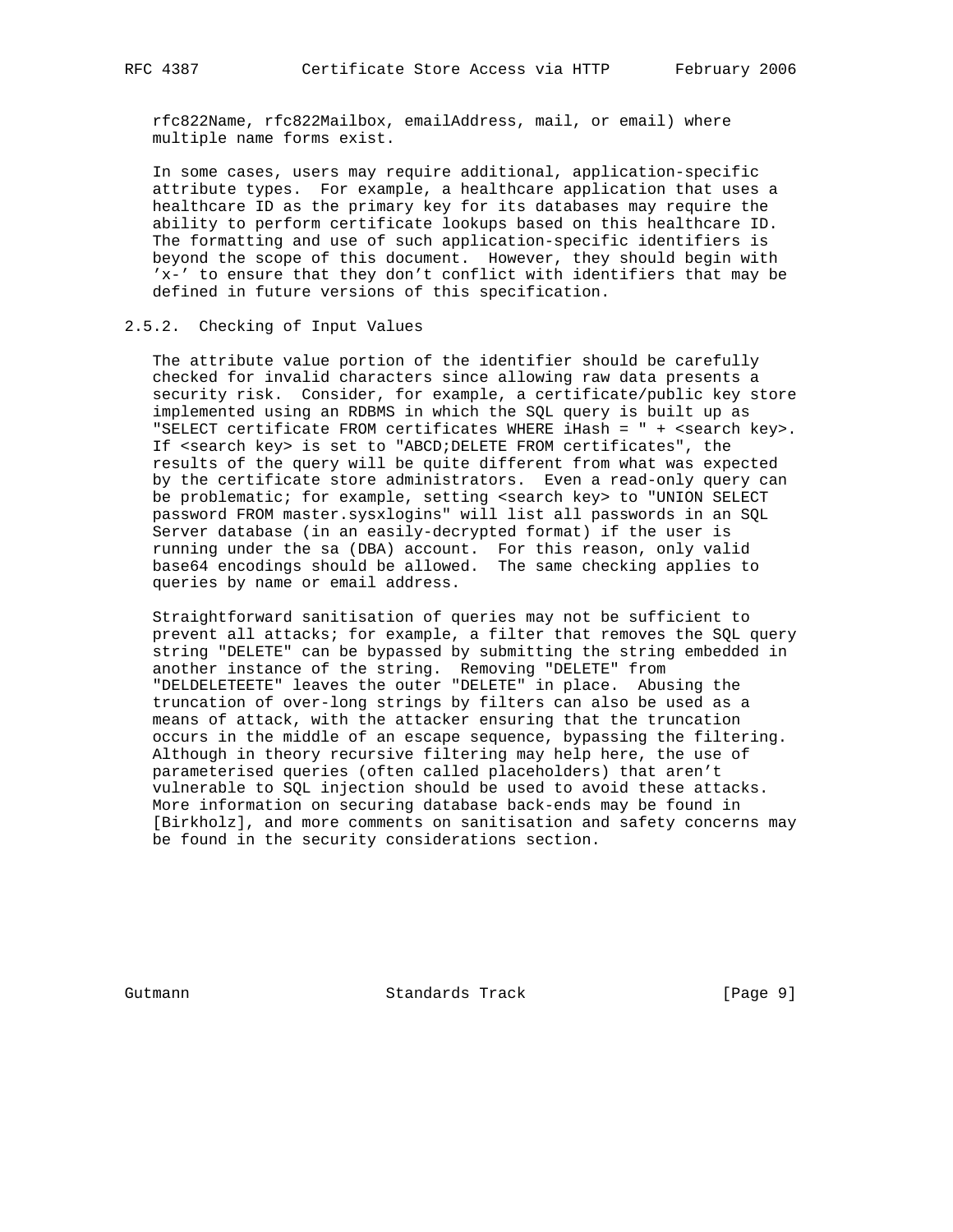# 2.5.3. URI Notes

 Pre-constructed URIs that fetch a certificate/public key matching a fixed search criterion may be useful for items such as web pages or business cards, or even for technical support/helpdesk staff who want to mail to users but can't find the certificate themselves. These URIs may also be used to enforce privacy measures when distributing certificates by perturbing the search key in a manner known only to the certificate/public key store, or to the certificate store and users (in other words, by converting the URI into a capability). For example, a user with a newly-issued certificate could be instructed to fetch it with a key of "x-encrCertHash=...", which is decrypted by the certificate store to fetch the appropriate certificate, ensuring that only the certificate owner can fetch their certificate immediately after issue. Similarly, an organisation that doesn't want to make its certificates available for public query might require a MAC on search keys (e.g., "x-macCertHash=...") to ensure that only authorised users can search for certificates (although a more logical place for access control, if a true web server is being used to access the store, would obviously be at the HTTP level).

 The query types have been specifically chosen to be not just an HTTP interface to LDAP but a general-purpose retrieval mechanism that allows arbitrary certificate/public key storage mechanisms (with a bias towards simple {key,value} stores, which are deployed almost universally, whether as ISAM, Berkeley DB, or an RDBMS) to be employed as back-ends. This specification has been deliberately written to be technology neutral, allowing any {key,value} lookup mechanism to be used. It doesn't matter if you choose to have trained chimpanzees look up certificates in books of tables, as long as your method can provide the correct response with reasonable efficiency.

 Certificate/public key and CRL stores are allocated separate URIs because they may be implemented using different mechanisms. A certificate store typically contains large numbers of small items, while a CRL store contains a very small number of potentially large items. By providing independent URIs, it's possible to implement the two stores using mechanisms tailored to the data they contain.

 PGP combines key and revocation information into a single data object so that it's possible to return both public keys and revocation information from the same URI. If distinct key and revocation servers are available, these can provide a slight performance gain since fetching revocation information doesn't require fetching the key that it applies to. If no separate servers are available, a

Gutmann Standards Track [Page 10]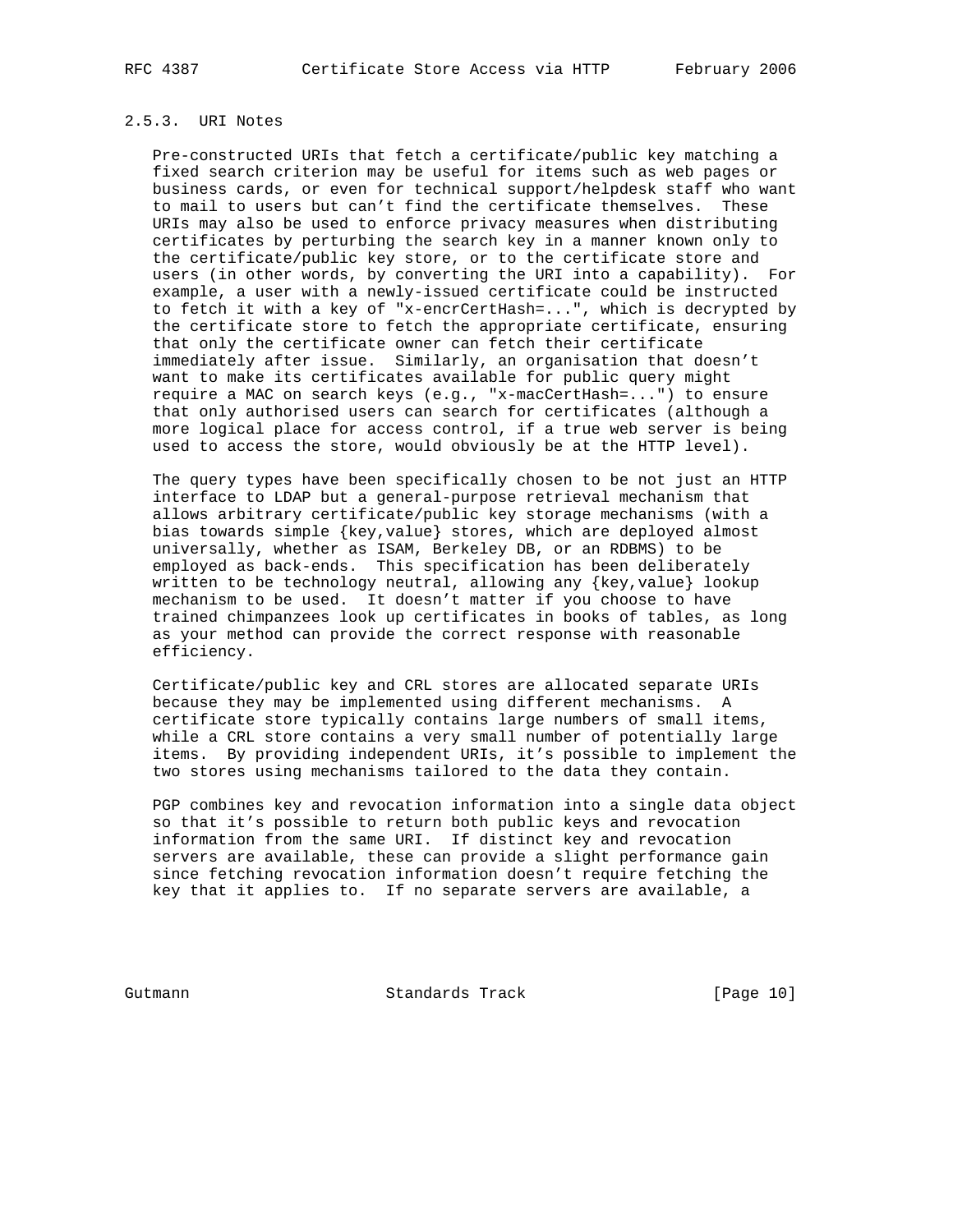single server can be used to satisfy both types of queries with a slight performance loss, since fetching revocation information will also fetch the public key data associated with the revocation data.

# 2.5.4. Responses

 The disallowance of exotic encoding forms reflects the fact that most clients (and many servers, particularly for embedded devices) are not general-purpose web browsers or servers capable of handling an arbitrary range of encoding forms and types, but simply basic HTTP engines attached to key management applications. In other words, the HTTP interface is a rudimentary add-on to a key management application, rather than key-management being an add-on to a general-purpose web client or server. Eliminating unnecessary choices simplifies the implementation task and reduces code size and complexity, with an accompanying decrease in the probability of security issues arising from the added complexity.

 The use of an "Accept-encoding: identity" header would achieve the same effect as disallowing any additional encodings and may indeed be useful since section 14.3 of [RFC2616] indicates that the absence of this header may be taken to mean that any encoding is permitted. However, this unnecessarily bloats the HTTP header in a potentially performance-affecting manner (see Section 2.5.5), whereas establishing a requirement that the response be returned without any additional decoration avoids the need to specify this in each request. Implementations should therefore omit the Accept-encoding header entirely or if it has to be included, include "identity" or the wildcard "\*" as an accepted content-encoding type.

 Use of chunked encoding is given as a SHOULD NOT rather than a MUST NOT because support for it is required by [RFC2616]. Nevertheless, this form of encoding is strongly discouraged, as the data quantities being transferred (1-2kB) make it entirely unnecessary, and support for this encoding form is vulnerable to various implementation bugs, some of which may affect security. However, implementors should be aware that many versions of the Apache web server will unnecessarily use chunked encoding when returning responses. Although it would be better to make this a MUST NOT, this would render clients that rejected it incompatible with the world's most widely used web server. For this reason, support for chunked encoding is strongly discouraged but is nevertheless permitted. Clients that choose not to support it should be aware that they may run into problems when communicating with Apache-based HTTP certificate stores.

 Multiple responses are returned as multipart/mixed rather than an ASN.1 SEQUENCE OF Certificate or PKCS #7/CMS certificate chain (degenerate signed data containing only certificates) because this is

Gutmann Standards Track [Page 11]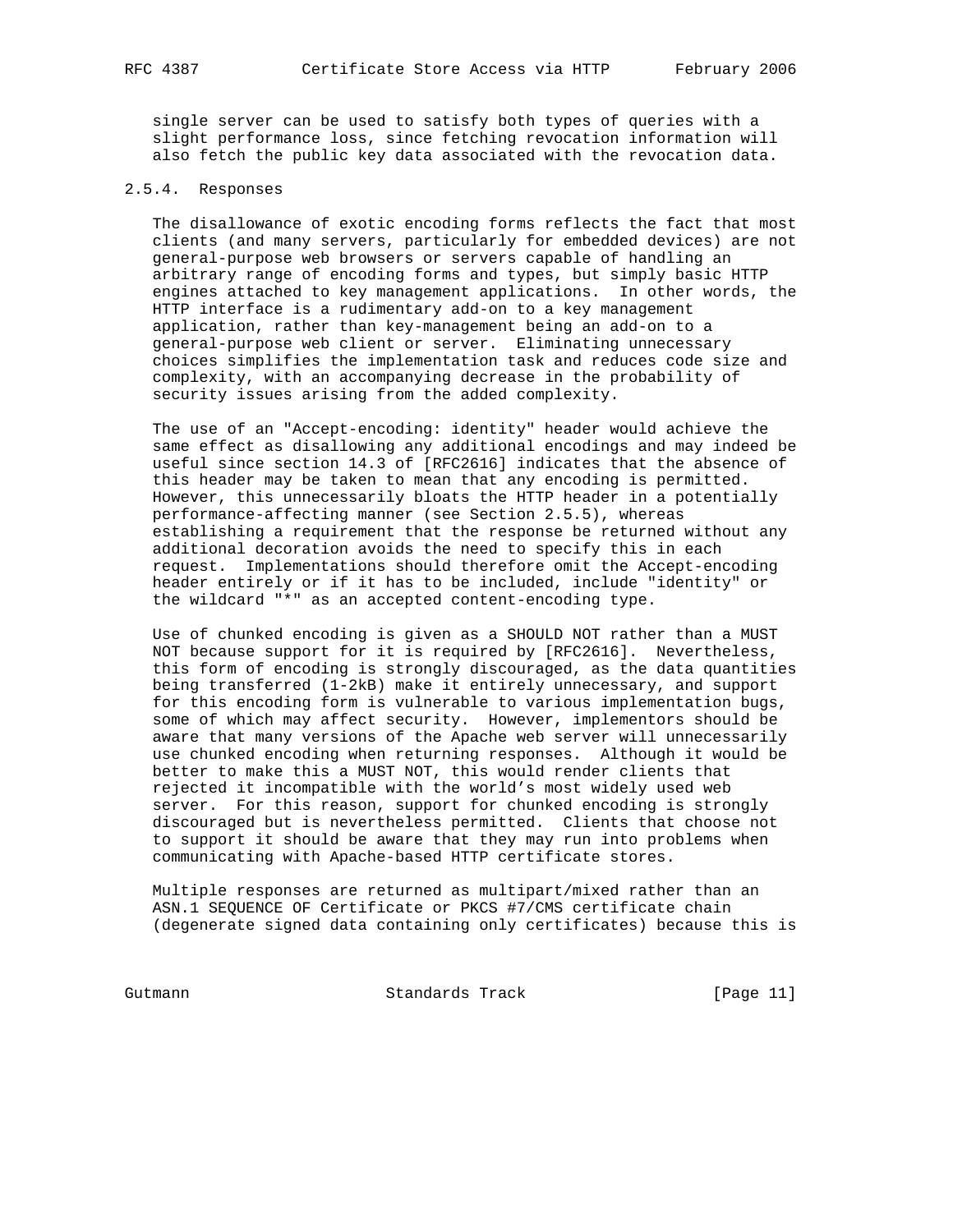more straightforward to implement with standard web-enabled tools. An additional advantage is that it doesn't restrict this access mechanism to DER-based data, allowing it to be extended to other certificate types, such as XML, PGP, and SPKI.

## 2.5.5. Performance Issues

 Where high throughput/performance under load is a critical issue, a main-memory database that acts as a form of content cache may be interposed between the on-disk database and the HTTP interface [Garcia-Molina]. A main-memory database provides the same functionality as an on-disk database and is fully transparent to the HTTP front-end, but offers buffer management and retrieval facilities optimised for memory-resident data. Where further scalability is required, the content-caching system could be implemented as a cluster of main-memory databases [Ji].

 Various network efficiency considerations need to be taken into account when implementing this certificate/public key distribution mechanism. For example, a simplistic implementation that performs two writes (the HTTP header and the certificate, written separately) followed by a read will interact badly with TCP delayed-ACK and slow-start. This occurs because the TCP MSS is typically 1460 bytes on a LAN (Ethernet) or 512/536 bytes on a WAN, while HTTP headers are ˜200-300 bytes, far less than the MSS. When an HTTP message is first sent, the TCP congestion window begins at one segment, with the TCP slow-start then doubling its size for each ACK. Sending the headers separately will send one short segment and a second MSS-size segment, whereupon the TCP stack will wait for the responder's ACK before continuing. The responder gets both segments, then delays its ACK for 200ms in the hopes of piggybacking it on responder data, which is never sent, since it's still waiting for the rest of the HTTP body from the initiator. As a result, there is a 200ms (+assorted RTT) delay in each message sent.

 There are various other considerations that need to be taken into account to provide maximum efficiency. These are covered in depth elsewhere [Spero] [Heidemann] [Nielsen]. In addition, modifications to TCP's behaviour, such as the use of 4K initial windows [RFC3390] (designed to reduce small HTTP transfer times to a single RTT), should also ameliorate some of these issues.

 A rule of thumb for optimal performance is to combine the HTTP header and data payload into a single write (any reasonable HTTP implementation will do this anyway, thanks to the considerable body of experience that exists for HTTP server performance tuning), and to keep the HTTP headers to a minimum to try to fit data within the TCP MSS. For example, since this protocol doesn't involve a web browser,

Gutmann Standards Track [Page 12]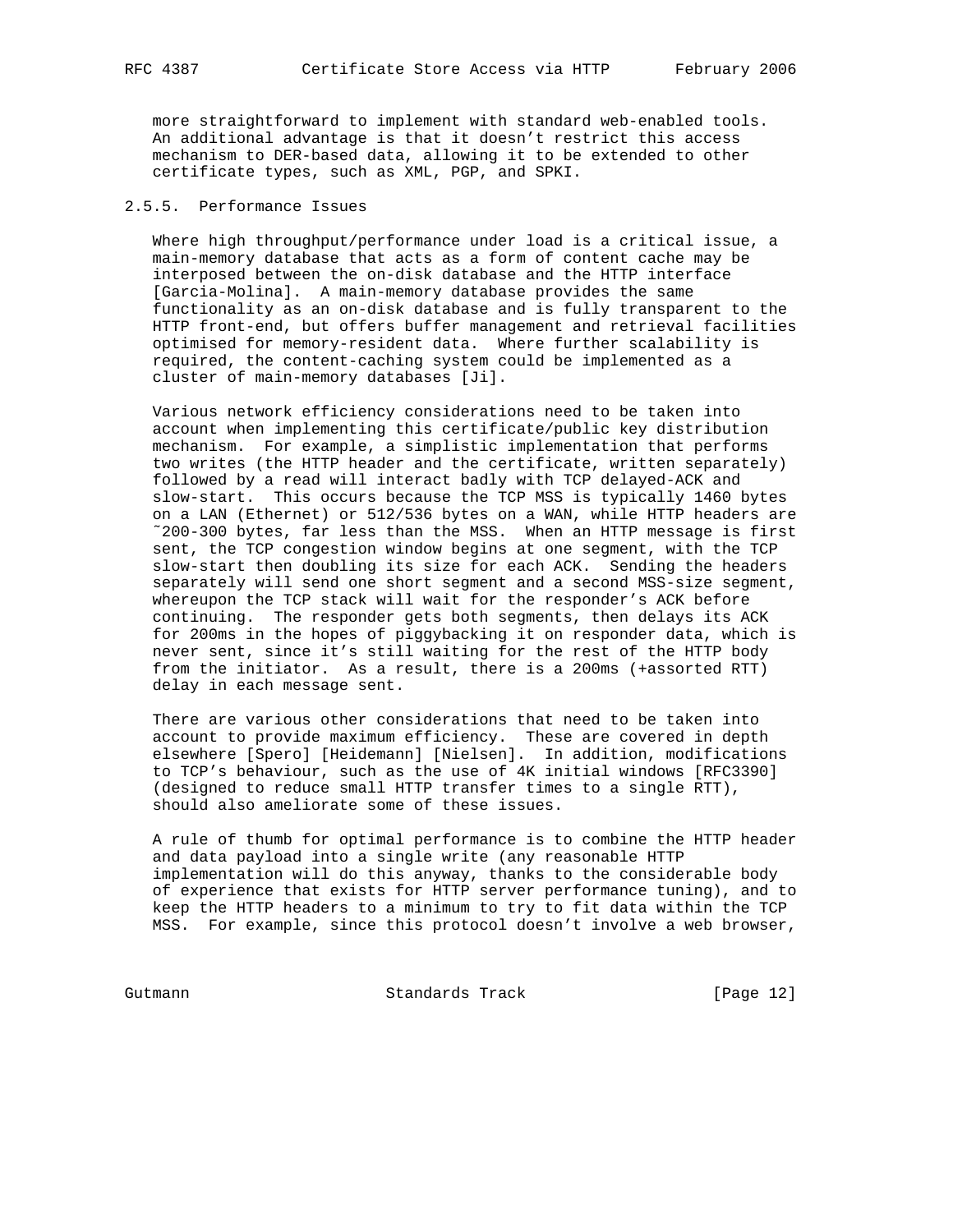there's no need to include various common browser-related headers such as ones detailing software versions or acceptable languages.

# 2.5.6. Miscellaneous

 The interface specified in this document is a basic read-only type that will be used by the majority of clients. The handling of updates (both insertion and deletion) is a complex issue involving both technological issues (a variety of fields used for indexing and information retrieval need to be specified in a technology-neutral manner, or the certificate store needs to perform its own parsing of the item being added, moving it from a near-universal key=value lookup mechanism to a full public-key/certificate processing system) and political ones (who can perform updates to the certificate store, and under what conditions?). Because of this complexity, the details of any potential update mechanism are left as a local configuration issue, although they may at some point be covered in a future document if there is sufficient demand.

 Concerns have been raised over the use of HTTP as a substrate [RFC3205]. The mechanism described here, which implements a straightforward request/response protocol with the same semantics as traditional HTTP requests, is unaffected by these issues. Specifically, it does not implement any form of complex RPC mechanism, does not require HTTP security measures, is not affected by firewalls (since it uses only a basic HTTP GET rather than layering a new protocol on top of HTTP), and has well-defined MIME media types specified in standards documents. As such, the concerns expressed in [RFC3205] do not apply here. In addition, although a number of servers still don't fully support some of the more advanced features of HTTP 1.1 [Krishnamurthy], the minimal subset used here is well supported by the majority of servers and HTTP implementations.

 This access mechanism is similar to the PGP HKP protocol [HKP]; however, the latter is almost entirely undocumented and requires that implementors reverse-engineer other implementations. Because of this lack of standardisation, no attempt has been made to ensure interoperability or compatibility with HKP-based servers, although PGP developers provided much valuable input for this document. One benefit that HKP does bring is extensive implementation experience, which indicates that this is a very workable solution to the problem of a simple certificate/public key retrieval mechanism. HKP servers have been implemented using flat files, Berkeley DB, and various databases, such as Postgres and MySQL.

Gutmann Standards Track [Page 13]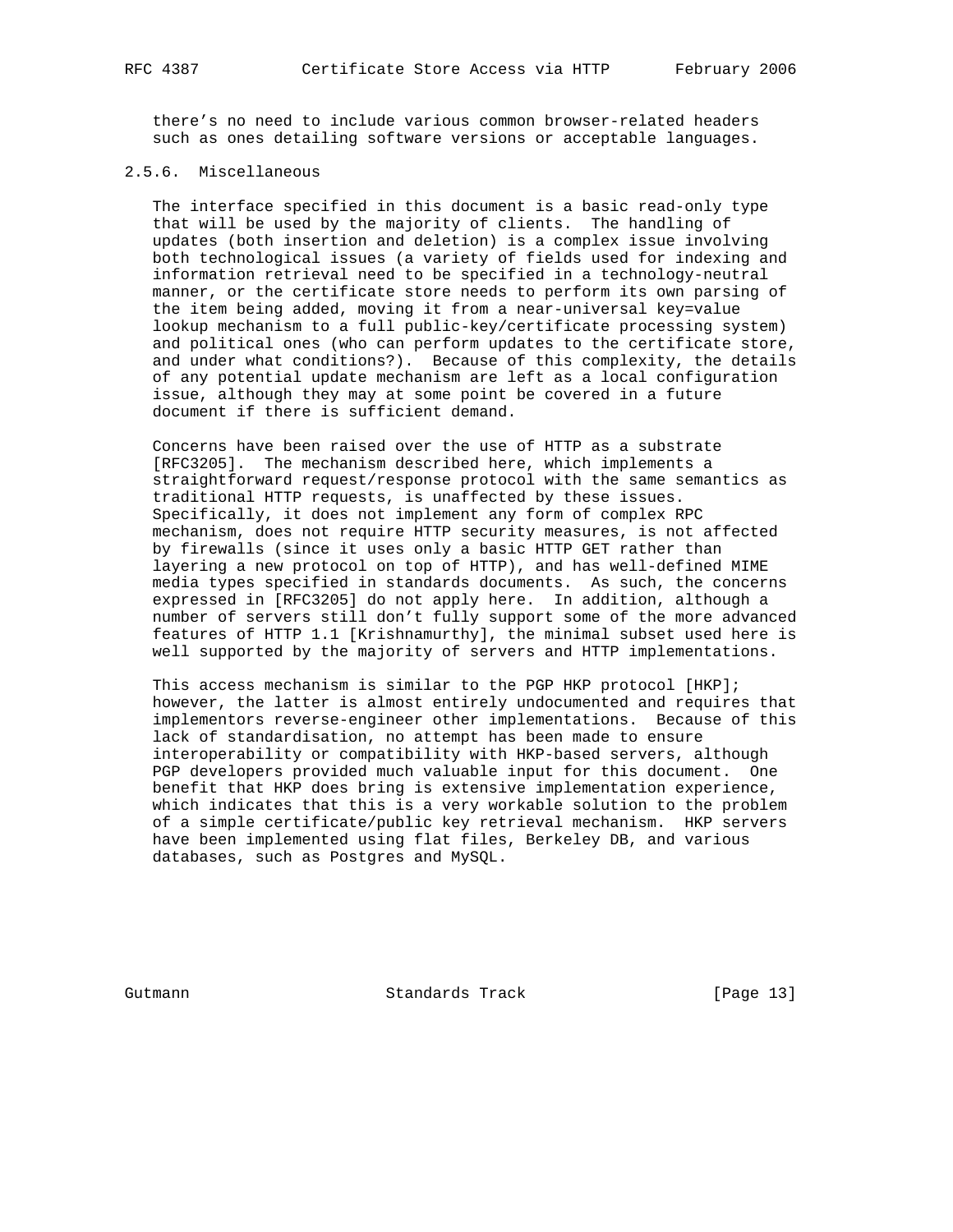# 2.6. Examples

To convert the subject DN C=NZ, O=... CN=Fred Dagg into a search key:

 Hash the DN, in the DER-encoded form it appears in the certificate, to obtain

96 4C 70 C4 1E C9 08 E5 CA 45 25 10 D6 C8 28 3A 1A C1 DF E2

Base-64 encode this to obtain:

lkxwxB7JCOXKRSUQ1sgoOhrB3+I

 (Note the absence of trailing '=' padding.) This is the search key to use in the query URI.

 To fetch all certificates useful for sending encrypted email to foo@example.com:

GET /search.cgi?email=foo%40example.com HTTP/1.1

 (For simplicity, the additional Host: header required by [RFC2616] is omitted here and in the following examples.) In this case, "/search.cgi" is the abs\_path portion of the query URI, and the request is submitted to the server located at the net\_loc portion of the query URI. Note the encoding of the '@' symbol as per [RFC2854]. Remaining required headers, such as the "Host" header required by HTTP 1.1, have been omitted for the sake of clarity.

To fetch the CA certificate that issued the email certificate:

 <Convert the issuer DN to a search key> GET /search.cgi?sHash=<search key> HTTP/1.1

Alternatively, if chaining is by key identifier:

 <Extract the keyIdentifier from the authorityKeyIdentifier> GET /search.cgi?sKIDHash=<search key> HTTP/1.1

 To fetch other certificates belonging to the same user as the email certificate:

 <Convert the subject DN to a search key> GET /search.cgi?sHash=<search key> HTTP/1.1

Gutmann **Standards Track** [Page 14]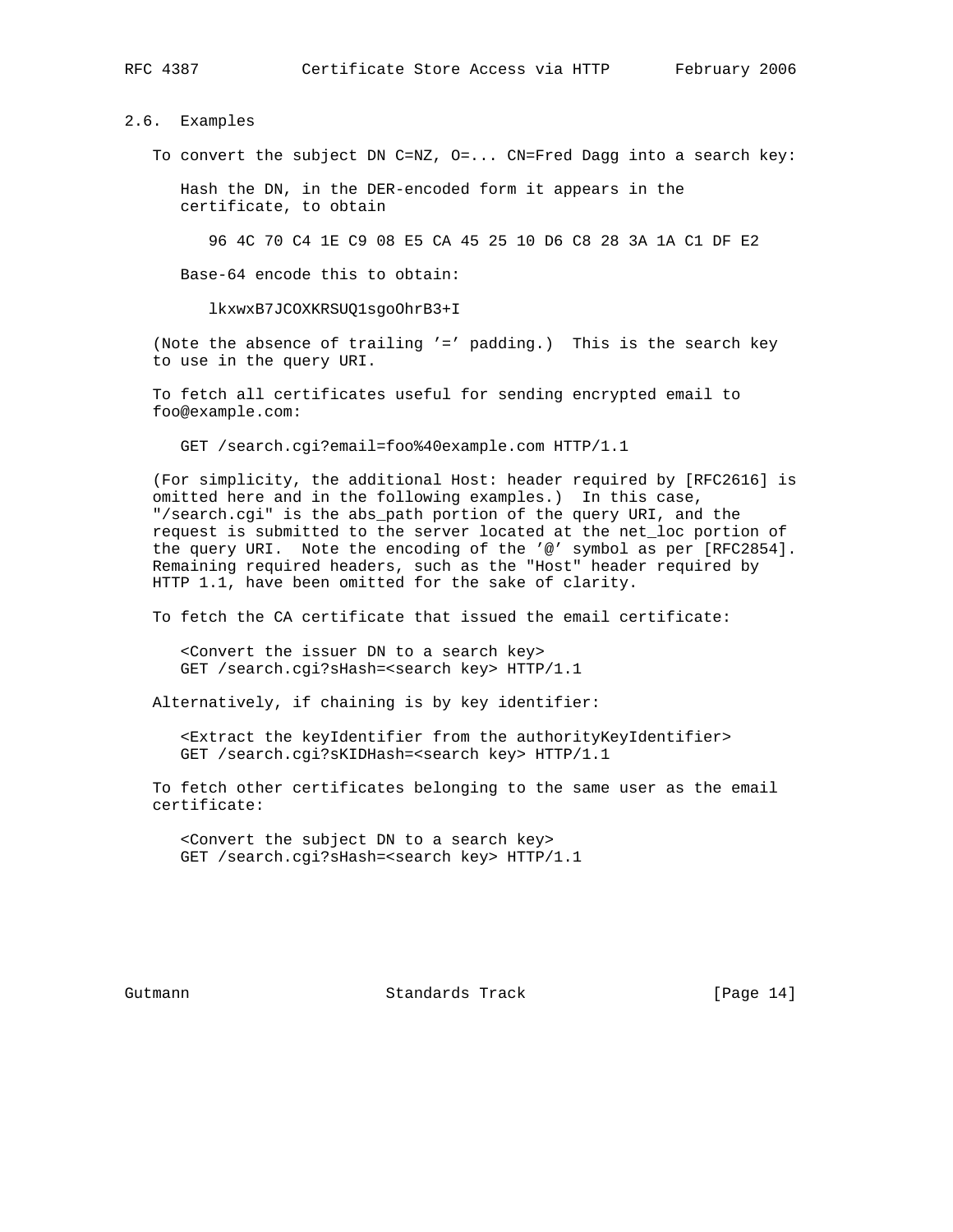To fetch the CRL for the certificate:

 <Convert the issuer DN to a search key> GET /search.cgi?iHash=<search key> HTTP/1.1

 Note that since the differentiator is the URI base, the above two queries appear identical (since the URI base isn't shown) but are in fact distinct.

 To retrieve a key using XML methods, the <KeyName> (which contains the string identifier for the key), used with the subject DN hash above, would be:

<KeyName KeyID="sHash">lkxwxB7JCOXKRSUQ1sgoOhrB3+I</KeyName>.

#### 3. Locating HTTP Certificate Stores

 In order to locate servers from which certificates may be retrieved, relying parties can employ one or more of the following strategies:

- Information contained in the certificate
- Use of DNS SRV
- Use of a "well-known" location
- Manual configuration of the client software

 The intent of the various options provided here is to make the certificate store access as transparent as possible, only requiring manual user configuration as a last resort.

# 3.1. Information in the Certificate

 In order to convey a well-known point of information access to relying parties, CAs SHOULD use the SubjectInfoAccess (SIA) and AuthorityInfoAccess (AIA) extension [RFC3280] in certificates. The OID value for the accessMethod is one of:

| id-ad-http-certs | OBJECT IDENTIFIER $:= \{ id-ad 6 \}$  |  |
|------------------|---------------------------------------|--|
| id-ad-http-crls  | OBJECT IDENTIFIER ::= $\{ id-ad 7 \}$ |  |

where:

 $id-ad$  OBJECT IDENTIFIER ::= { iso(1) identified-organization(3) dod(6) internet(1) security(5) mechanisms(5) pkix(7) 48 }

Gutmann **Standards Track** [Page 15]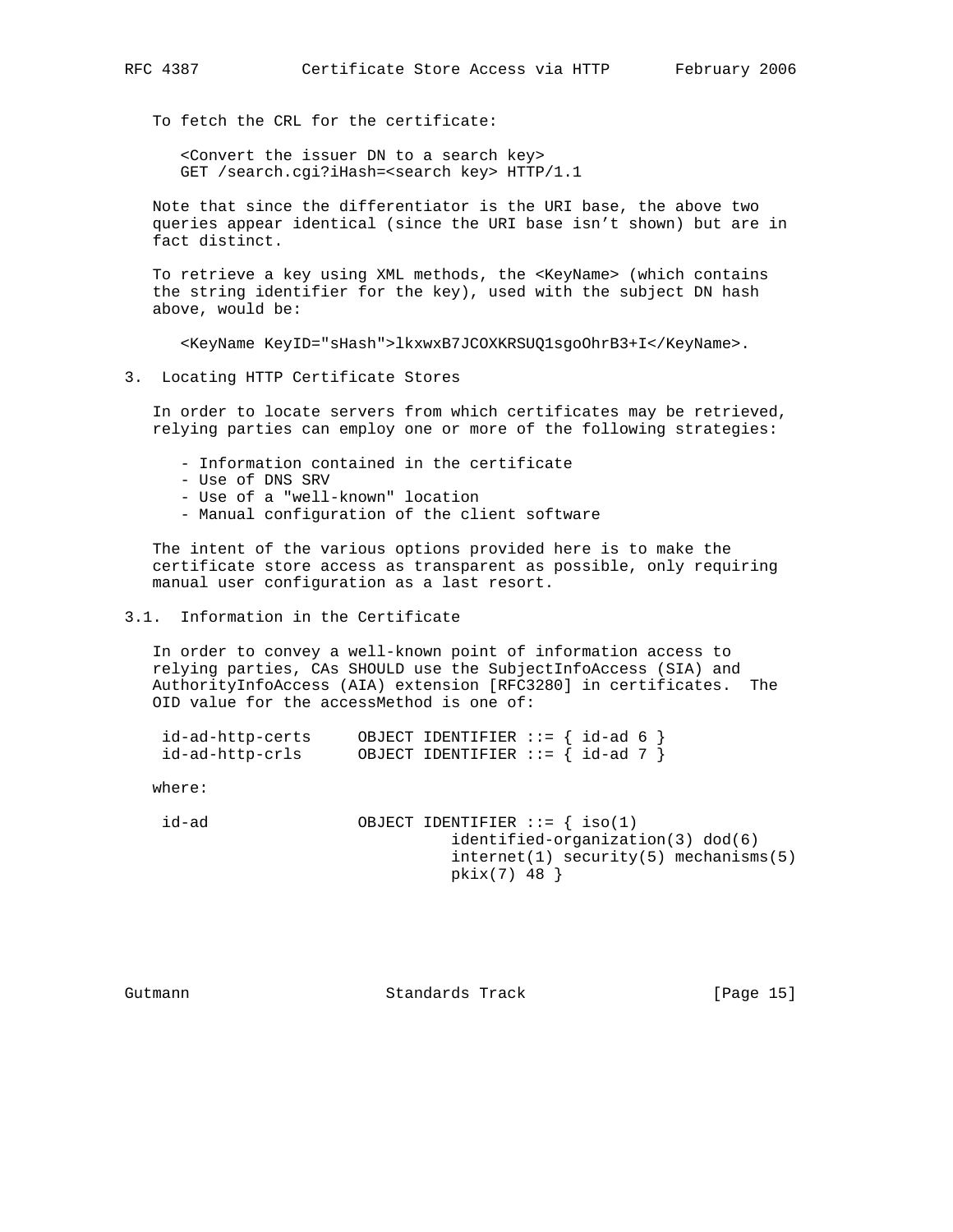The corresponding accessLocation is the query URI. The use of this facility provides a CA with a convenient, standard location to indicate where further certificates may be found, for example, for certification path construction purposes. Note that it doesn't mean that the provision of certificate store access services is limited to CAs only.

#### 3.2. Use of DNS SRV

 DNS SRV is a facility for specifying the location of the server(s) for a specific protocol and domain [RFC2782]. For the certificate store interface, the DNS SRV symbolic name for the certificate store interface SHALL be "certificates". The name for the CRL store interface SHALL be "crls". The name for the PGP public key store SHALL be "pgpkeys". The name for the PGP revocation store SHALL be "pgprevocations". Handling of additional DNS SRV facilities, such as the priority and weight fields, is as per [RFC2782].

3.2.1. Example

 If a CA with the domain example.com were to make its certificates available via an HTTP certificate store interface, the server details could be obtained by a lookup on:

\_certificates.\_tcp.example.com

and

\_crls.\_tcp.example.com

This would return the server(s) and  $port(s)$  for the service as specified in [RFC2782].

3.3. Use of a "well-known" Location

 If no other location information is available, the certificate store interface may be located at a "well-known" location constructed from the service provider's domain name. In the usual case, the URI is constructed by prepending the type of information to be retrieved ("certificates.", "crls.", "pgpkeys.", or "pgprevocations.") to the domain name to obtain the net\_loc portion of the URI, and by appending a fixed abs\_path portion "search.cgi". The URI form of the "well-known" location is therefore:

 certificates.<domain\_name>/search.cgi crls.<domain\_name>/search.cgi pgpkeys.<domain\_name>/search.cgi pgprevocations.<domain\_name>/search.cgi

Gutmann **Standards Track** [Page 16]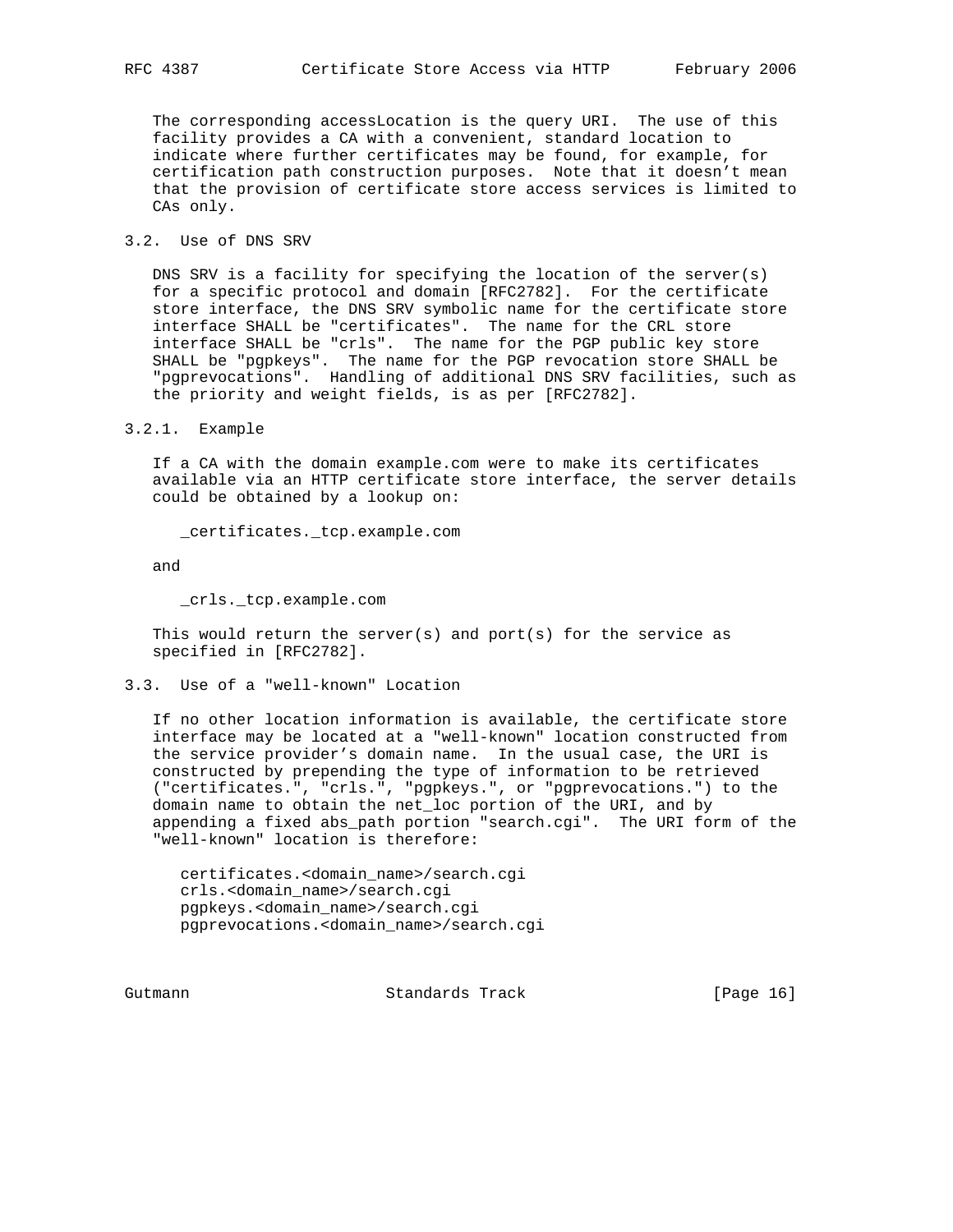Certificate store service providers SHOULD use these URIs in preference to other alternatives. Note that the use of "search.cgi" does not imply the use of CGI scripts [RFC3875]. This would be the exception rather than the rule, since it would lead to a rather inefficient implementation; it merely provides one possible (and relatively simple to set up) implementation alternative (see the rationale for more on this).

 A second case occurs when the certificate access service is being provided by web-enabled embedded devices, such as Universal Plug and Play devices [UPNP]. These devices have a single, fixed net\_loc (either an IP address or a DNS name) and make services available via an HTTP interface. In this case, the URI is constructed by appending a fixed abs\_path portion "certificates/search.cgi" for certificates, "crls/search.cgi" for CRLs, "pgpkeys/search.cgi" for PGP public keys, and "pgprevocations/search.cgi" for PGP revocation information to the net\_loc. The URI form of the "well-known" location is therefore:

 <net\_loc>/certificates/search.cgi <net\_loc>/crls/search.cgi <net\_loc>/pgpkeys/search.cgi <net\_loc>/pgprevocations/search.cgi

 If certificate access as described in this document is implemented by the device, then it SHOULD use these URIs in preference to other alternatives (see the rationale for more on this requirement).

# 3.3.1. Examples

 If a CA with the domain example.com were to make its certificates available via an HTTP certificate store interface, the "well-known" query URIs for certificates and CRLs would be:

 http://certificates.example.com/search.cgi http://crls.example.com/search.cgi

 A home automation controller with the IP address 192.0.2.1 (a control point in UPnP terminology) would make certificates for devices such as HVAC controllers, lighting and appliance controllers, and fire and physical intrusion detection devices available as:

 http://192.0.2.1/certificates/search.cgi http://192.0.2.1/crls/search.cgi

Gutmann **Standards Track** [Page 17]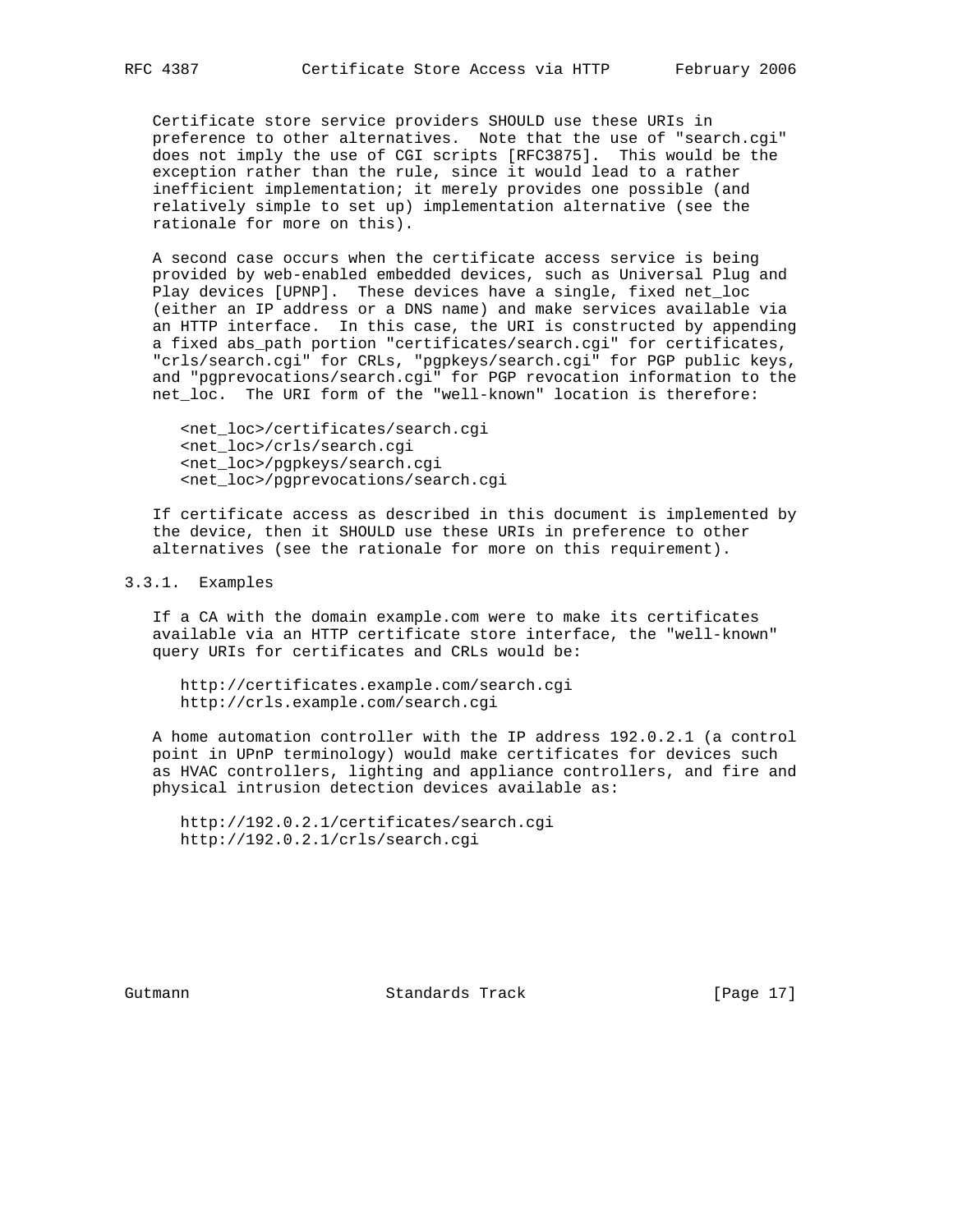A print server with DNS name "printspooler" would make certificates for web-enabled printers that it communicates with available as:

 http://printspooler/certificates/search.cgi http://printspooler/crls/search.cgi

## 3.4. Manual Configuration of the Client Software

 The accessLocation for the HTTP certificate/public key/CRL store MAY be configured locally at the client. This can be used if no other information is available, or if it is necessary to override other information.

#### 3.5. Implementation Notes and Rationale

 This informative section documents the rationale behind the design in Section 3 and provides guidance for implementors.

3.5.1. DNS SRV

 The optimal solution for the problem of service location would be DNS SRV. Unfortunately, the operating system used by the user group most desperately in need of this type of handholding has no support for anything beyond the most basic DNS address lookups, making it impossible to use DNS SRV with anything but very recent Win2K and XP systems. To make things even more entertaining, several of the function names and some of the function parameters changed at various times during the Win2K phase of development, and the behaviour of portions of the Windows sockets API changed in undocumented ways to match. This leads to an unfortunate situation in which a Unix sysadmin can make use of DNS SRV to avoid having to deal with technical configuration issues, but a Windows'95 user can't. Because of these problems, an alternative to DNS SRV is provided for situations where it's not possible to use this.

 The SRV or "well-known" location option can frequently be automatically derived by user software from currently-known parameters. For example, if the recipient's email address is @example.com, the user software would query \_certificates.\_tcp.example.com or go to certificates.example.com and request the certificate. In addition, user software may maintain a list of known certificate sources in the way that known CA lists are maintained by web browsers. The specific mention of support for redirection in Section 2 emphasises that many sites will outsource the certificate-storage task. At worst, all that will be required is the addition of a single static web page pointing to the real server. Alternatives such as DNS CNAME RRs are also possible but may not be as easy to set up as HTTP redirects (corporate policies tend to be

Gutmann Standards Track [Page 18]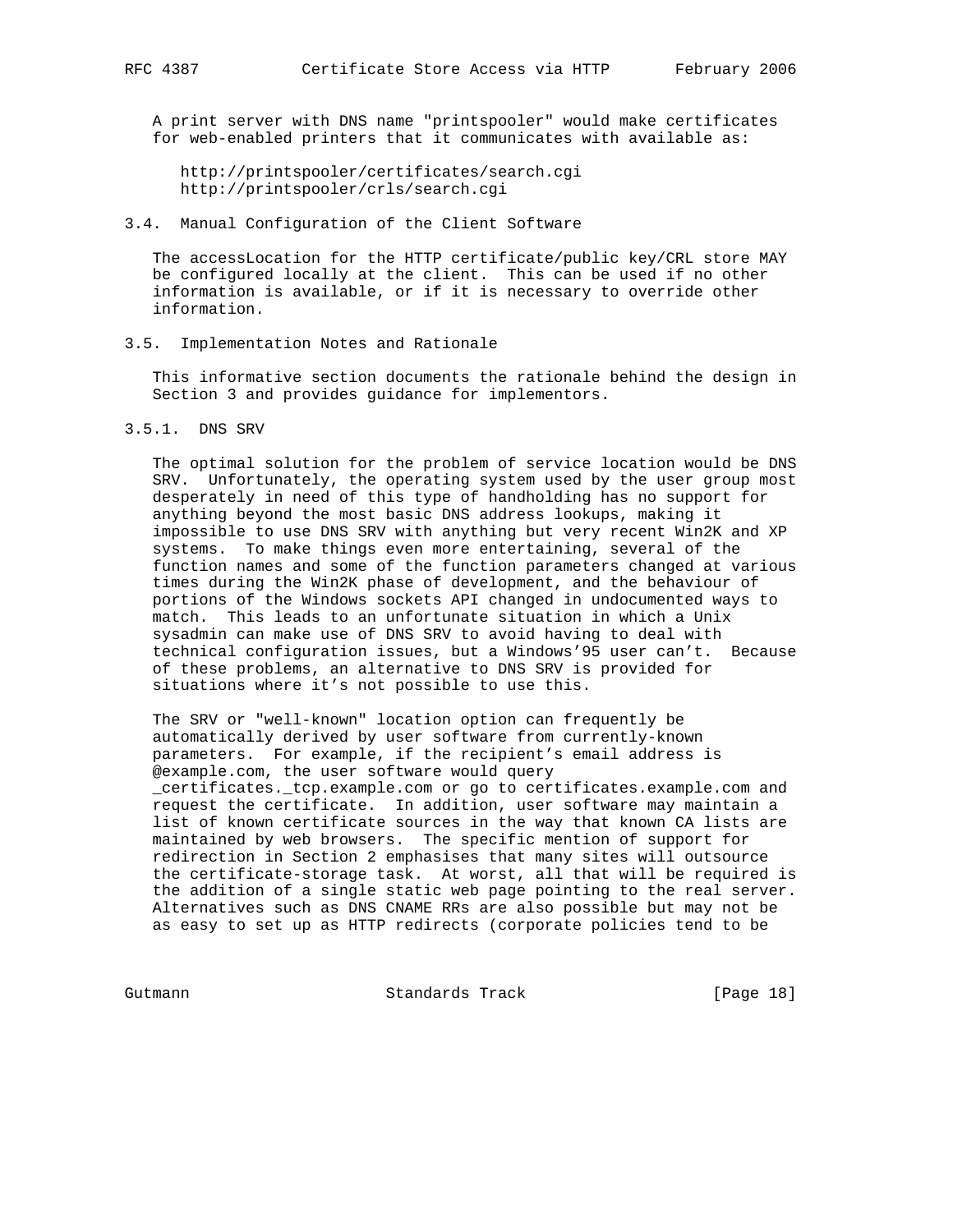more flexible in regard to web page contents than modifying DNS configurations would be).

3.5.2. "well-known" Locations

 The "well-known" location URI is designed to make hosting options as flexible as possible. Locating the service at www.<domain name> would generally require that it be handled by the provider's main web server, while using a distinct server URI allows for it be handled as desired by the provider. Although there will no doubt be servers that implement the interface using Apache and Perl scripts, a more logical implementation would consist of a simple network interface to a key-and-value lookup mechanism, such as Berkeley DB. The URI form presented in Section 3.3 allows for maximum flexibility, since it will work with both web servers/CGI scripts and non-web-server-based network front-ends for certificate stores.

#### 3.5.3. Information in the Certificate

 Implementations that require the use of nonstandard locations, ports, or HTTPS rather than HTTP in combination with "well-known" locations should use an HTTP redirect at the "well-known" location to point to the nonstandard location. For example, if the print spooler in Section 3.3 used an SSL-protected server named printspooler-server with an abs\_path portion of cert\_access, it would use an HTTP 302 redirect to https://printspooler-server/cert\_access. This combines the plug-and-play capability of "well-known" locations with the ability to use nonstandard locations and ports.

 The SIA and AIA extensions are used to indicate the location for the CRL store interface rather than the CRLDistributionPoint (CRLDP) extension, since the two perform entirely different functions. A CRLDP contains "a pointer to the current CRL", a fixed location containing a CRL for the current certificate, while the SIA/AIA extension indicates "how to access CA information and services for the subject/issuer of the certificate in which the extension appears", in this case, the CRL store interface that provides CRLs for any certificates issued by the CA. In addition, CRLDP associates other attribute information with a query that is incompatible with the simple query mechanisms presented in this document.

 A single server can be used to handle both CRLDP and AIA/SIA queries provided that the CRLDP form uses an HTTP URI. Since CRLDP points to a single static location for a CRL, a query can be pre-constructed and stored in the CRLDP extension. Software that uses the CRLDP will retrieve the single CRL that applies to the certificate from the server, and software that uses the AIA/SIA can retrieve any CRL from the server. Similar pre-constructed URIs may also be useful in other

Gutmann **Standards Track** [Page 19]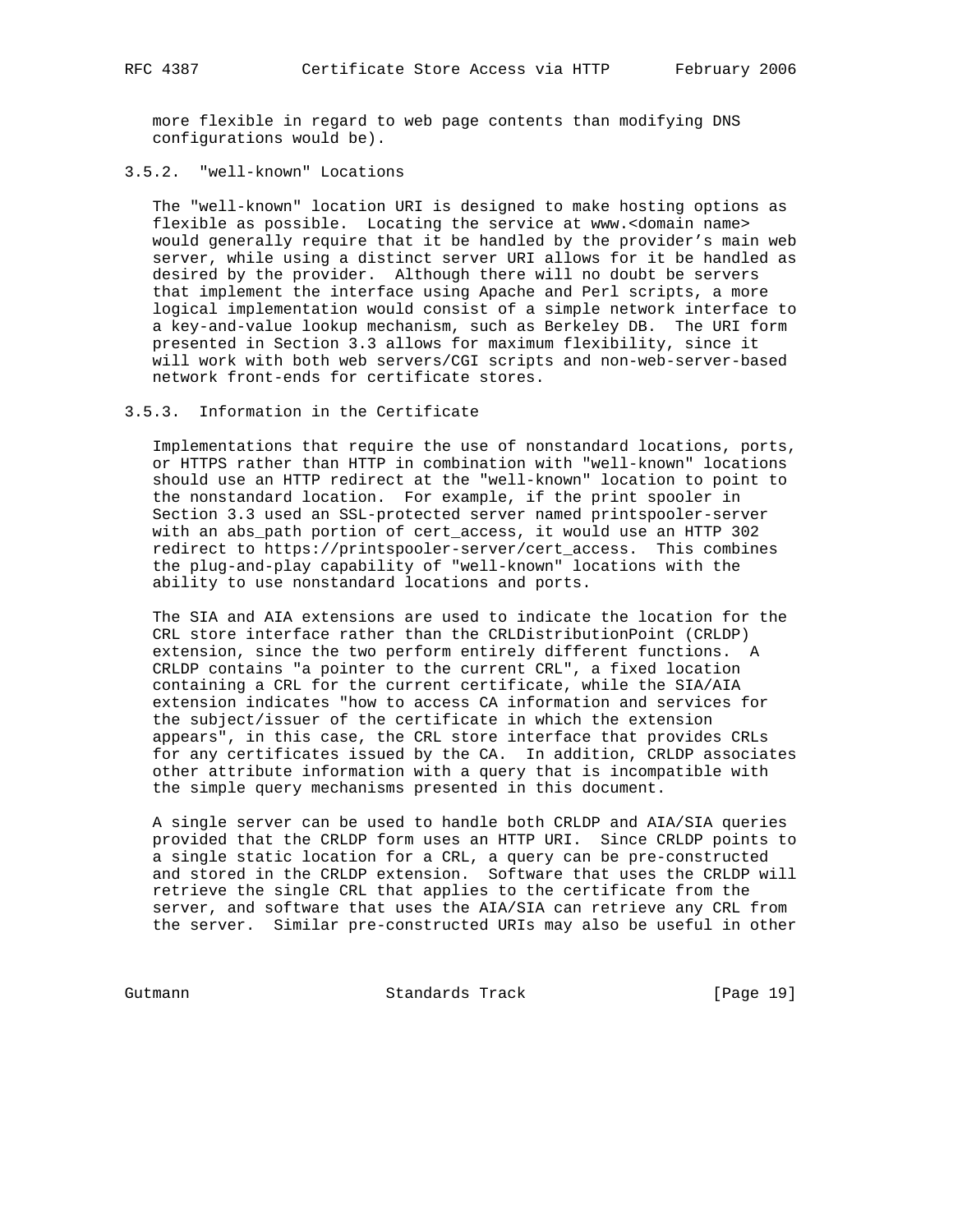circumstances (for example, for links on web pages) to place in appropriate locations like the issuerAltName, or even for technical support/helpdesk staff to email to users who can't find the certificate themselves, as described in Section 2.5. The resulting certstore URL, when clicked on by the user, will directly access the certificate when used in conjunction with any certificate-aware application, such as a browser or mail program.

# 3.5.4. Miscellaneous

 Web-enabled (or, more strictly, HTTP-enabled) devices are intended to be plug-and-play, with minimal (or no) user configuration necessary. The "well-known" URI allows any known device (for example, one discovered via UPNP's Simple Service Discovery Protocol, SSDP) to be queried for certificates without requiring further user configuration. Note that in practice no embedded device would ever use the address given in the example (the de facto standard address for web-enabled embedded devices is 192.168.1.x and not 192.0.2.x); however, IETF policy requires the use of this non-address for examples.

 Protocols such as UPnP have their own means of disseminating device and protocol information. For example, UPnP uses SOAP, which provides a GetPublicKeys action for pulling device keys and a PresentKeys action for pushing control point keys. The text in Section 3.3 is not meant to imply that this document overrides the existing UPnP mechanism, but merely that, if a device implements the mechanism described here, it should use the naming scheme in Section 3.3 rather than use arbitrary names.

# 4. Security Considerations

 HTTP caching proxies are common on the Internet, and some proxies may not check for the latest version of an object correctly. [RFC2616] specifies that responses to query URLs should not be cached, and most proxies and servers correctly implement the "Cache-Control: no-cache" mechanism, which can be used to override caching ("Pragma: no-cache" for HTTP 1.0). However, in the rare instance in which an HTTP request for a certificate or CRL goes through a misconfigured or otherwise broken proxy, the proxy may return an out-of-date response.

 Care should be taken to ensure that only valid queries are fed through to the back-end used to retrieve certificates. Allowing attackers to submit arbitrary queries may allow them to manipulate the certificate store in unexpected ways if the back-end tries to interpret the query contents. For example, if a certificate store is implemented using an RDBMS for which the calling application assembles a complete SQL string to perform the query, and the SQL

Gutmann **Standards Track** [Page 20]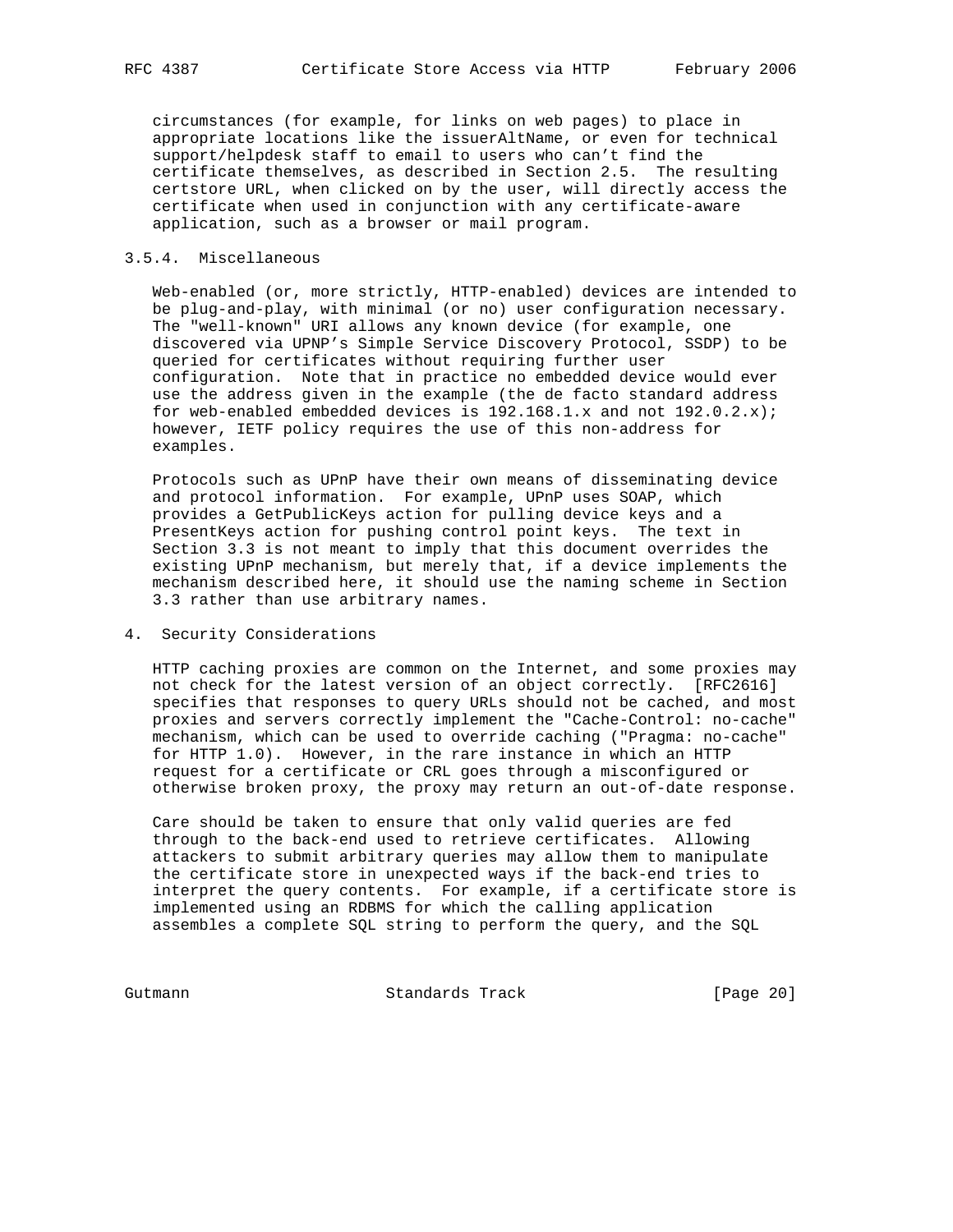query is built up as "SELECT certificate FROM certificates WHERE iHash =  $" +$  <search key>, and <search key> is set to "X;DELETE FROM certificates", the results of the query will be quite different from what was expected by the certificate store administrator. The same applies to queries by name and email address. Even a read-only query can be problematic; for example, setting <search key> to "UNION SELECT password FROM master.sysxlogins" will list all passwords in an SQL Server database (in an easily decrypted format) if the user is running under the sa (DBA) account. Straightforward sanitisation of queries may not be sufficient to prevent all attacks; for example, a filter that removes the SQL query string "DELETE" can be bypassed by submitting the string embedded in another instance of the string. Removing "DELETE" from "DELDELETEETE" leaves the outer "DELETE" in place. Abusing the truncation of over-long strings by filters can also be used as a means of attack, in which the attacker ensures that the truncation occurs in the middle of an escape sequence, bypassing the filtering. The use of parameterised queries (often called placeholders) that aren't vulnerable to SQL injection should be used to avoid these attacks.

 In addition, since some query data may be encoded/decoded before being sent to the back-end, applications should check both the encoded and decoded form for valid data. A simple means of avoiding these problems is to use parameterised commands rather than hand assembling SQL strings for use in queries (this is also more efficient for most database interfaces). The use of parameterised commands means that the query value is never present in any position where it could be interpreted as a portion of the query command.

 Alongside filtering of queries, the back-end should be configured to disable any form of update access via the web interface. For Berkeley DB, this restriction can be imposed by opening the certificate store in read-only mode from the web interface. For relational databases, it can be imposed through the SQL GRANT/REVOKE mechanism, for example, "REVOKE ALL ON certificates FROM webuser. GRANT SELECT ON certificates TO webuser" will allow read-only access of the appropriate kind for the web interface. Server-specific security measures may also be employed; for example, the SQL Server provides the built-in db\_datareader account that only allows read access to tables (but see the note above about what can be done even with read-only access) and the ability to run the server under a dedicated low-privilege account (a standard feature of Unix systems).

 The mechanism described in this document is not intended to function as a trusted directory/database. In particular, users should not assume that just because they fetched a public key or certificate from an entity claiming to be X, that X has made any statement about the veracity of the public key or certificate. The use of a signed

Gutmann **Standards Track** [Page 21]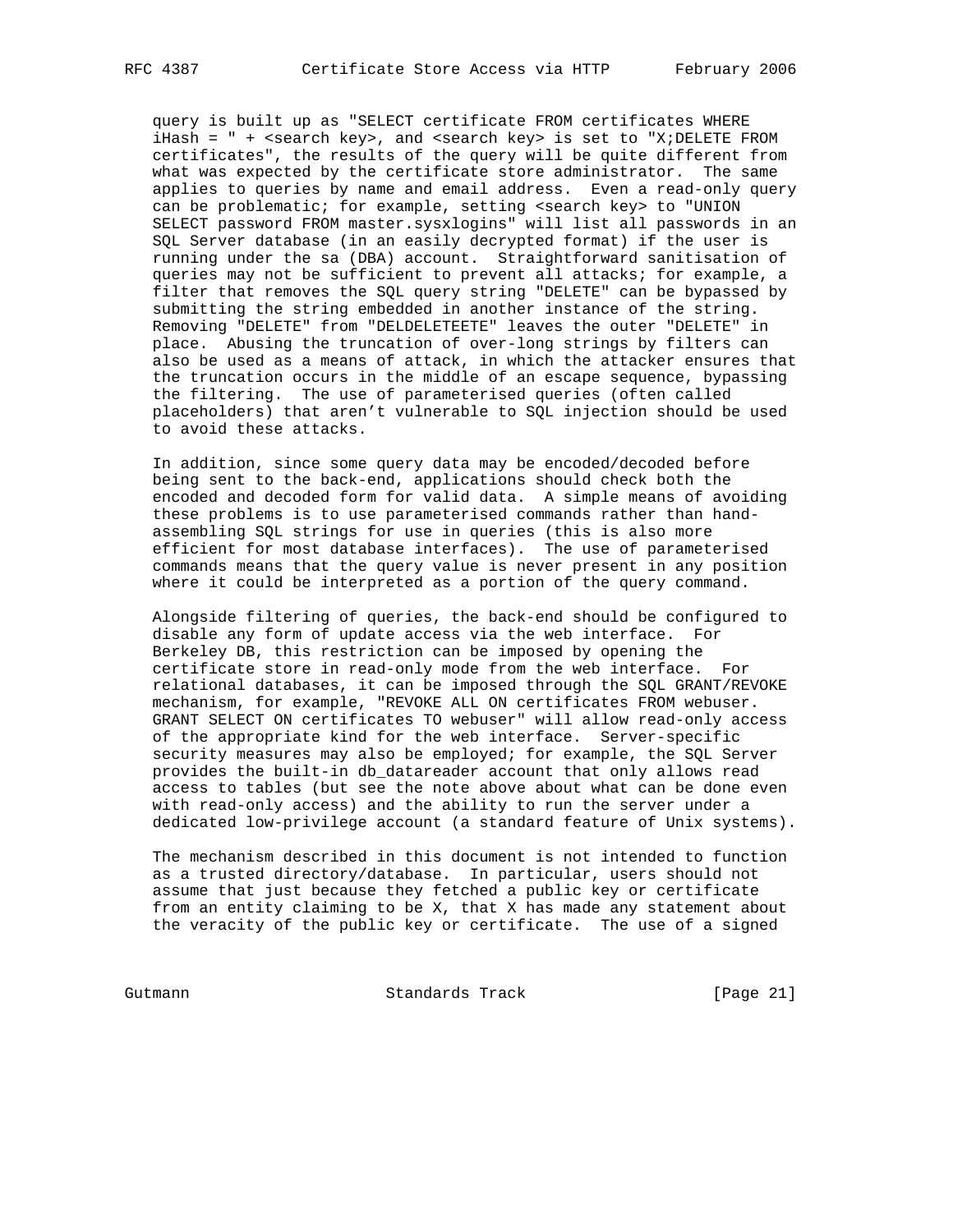representation of the items stored removes the need to depend on the certificate store for any security service other than availability. Although it's possible to implement a trusted directory/database using HTTPS or some other form of secured/trusted link, this is a local policy/configuration issue, and in the absence of such additional security measures users should apply appropriate levels of verification to any keys or certificates fetched before they take them into use.

5. IANA Considerations

 No action by IANA is needed. The AIA/SIA accessMethod types are identified by object identifiers (OIDs) from an arc managed by the PKIX working group. Should additional accessMethods be introduced (for example, for attribute certificates or non-X.509 certificate types), the advocates for such accessMethods are expected to assign the necessary OIDs from their own arcs.

6. Acknowledgements

 Anders Rundgren, Blake Ramsdell, Jeff Jacoby, David Shaw, and members of the ietf-pkix working group provided useful input and feedback on this document.

- 7. References
- 7.1. Normative References

| [FIPS180] | Federal Information Processing Standards Publication<br>(FIPS PUB) 180-1, Secure Hash Standard, 17 April<br>1995.                                                          |
|-----------|----------------------------------------------------------------------------------------------------------------------------------------------------------------------------|
| [RFC2119] | Bradner, S., "Key words for use in RFCs to Indicate<br>Requirement Levels", BCP 14, RFC 2119, March 1997.                                                                  |
| [RFC2440] | Callas, J., Donnerhacke, L., Finney, H., and R.<br>Thayer, "OpenPGP Message Format", RFC 2440, November<br>1998.                                                           |
| [RFC2585] | Housley, R. and P. Hoffman, "Internet X.509 Public<br>Key Infrastructure Operational Protocols: FTP and<br>HTTP", RFC 2585, May 1999.                                      |
| [RFC2616] | Fielding, R., Gettys, J., Mogul, J., Frystyk, H.,<br>Masinter, L., Leach, P., and T. Berners-Lee,<br>"Hypertext Transfer Protocol -- $HTTP/1.1$ ", RFC 2616,<br>June 1999. |

Gutmann Standards Track [Page 22]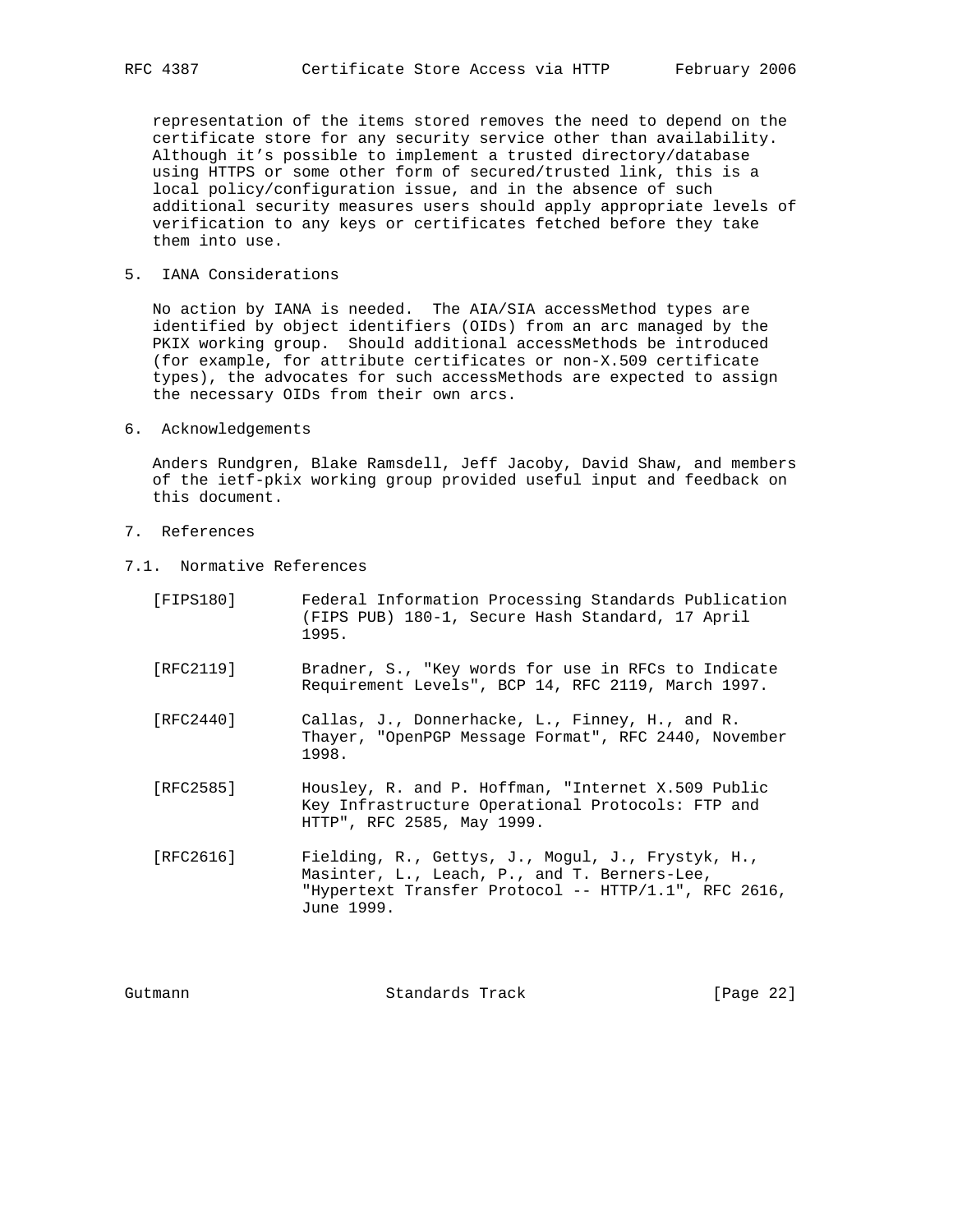[RFC2782] Gulbrandsen, A., Vixie, P., and L. Esibov, "A DNS RR for specifying the location of services (DNS SRV)",

RFC 2782, February 2000.

RFC 4387 Certificate Store Access via HTTP February 2006

- [RFC2854] Connolly, D. and L. Masinter, "The 'text/html' Media Type", RFC 2854, June 2000.
- [RFC3156] Elkins, M., Del Torto, D., Levien, R., and T. Roessler, "MIME Security with OpenPGP", RFC 3156, August 2001.
- [RFC3275] Eastlake 3rd, D., Reagle, J., and D. Solo, "(Extensible Markup Language) XML-Signature Syntax and Processing", RFC 3275, March 2002.
- [RFC3280] Housley, R., Polk, W., Ford, W., and D. Solo, "Internet X.509 Public Key Infrastructure Certificate and Certificate Revocation List (CRL) Profile", RFC 3280, April 2002.
- [RFC3852] Housley, R., "Cryptographic Message Syntax (CMS)", RFC 3852, July 2004.

7.2. Informative References

- [Birkholz] "Special Ops: Host and Network Security for Microsoft, Unix, and Oracle", Erik Birkholz et al, Syngress Publishing, November 2002.
- [Garcia-Molina] "Main Memory Database Systems", Hector Garcia-Molina and Kenneth Salem, IEEE Transactions on Knowledge and Data Engineering, Vol.4, No.6 (December 1992), p.509.
- [Gutmann] "A Reliable, Scalable General-purpose Certificate Store", P. Gutmann, Proceedings of the 16th Annual Computer Security Applications Conference, December 2000.
- [Heidemann] "Performance Interactions Between P-HTTP and TCP Implementations", J. Heidemann, ACM Computer Communications Review, April 1997.
- [HKP] "A PGP Public Key Server", Marc Horowitz, 2000, http://www.mit.edu/afs/net.mit.edu/project/pks/ thesis/paper/thesis.html. A more complete and up to-date overview of HKP may be obtained from the source code of an open-source OpenPGP implementation such as GPG.

| [Page 23] |
|-----------|
|           |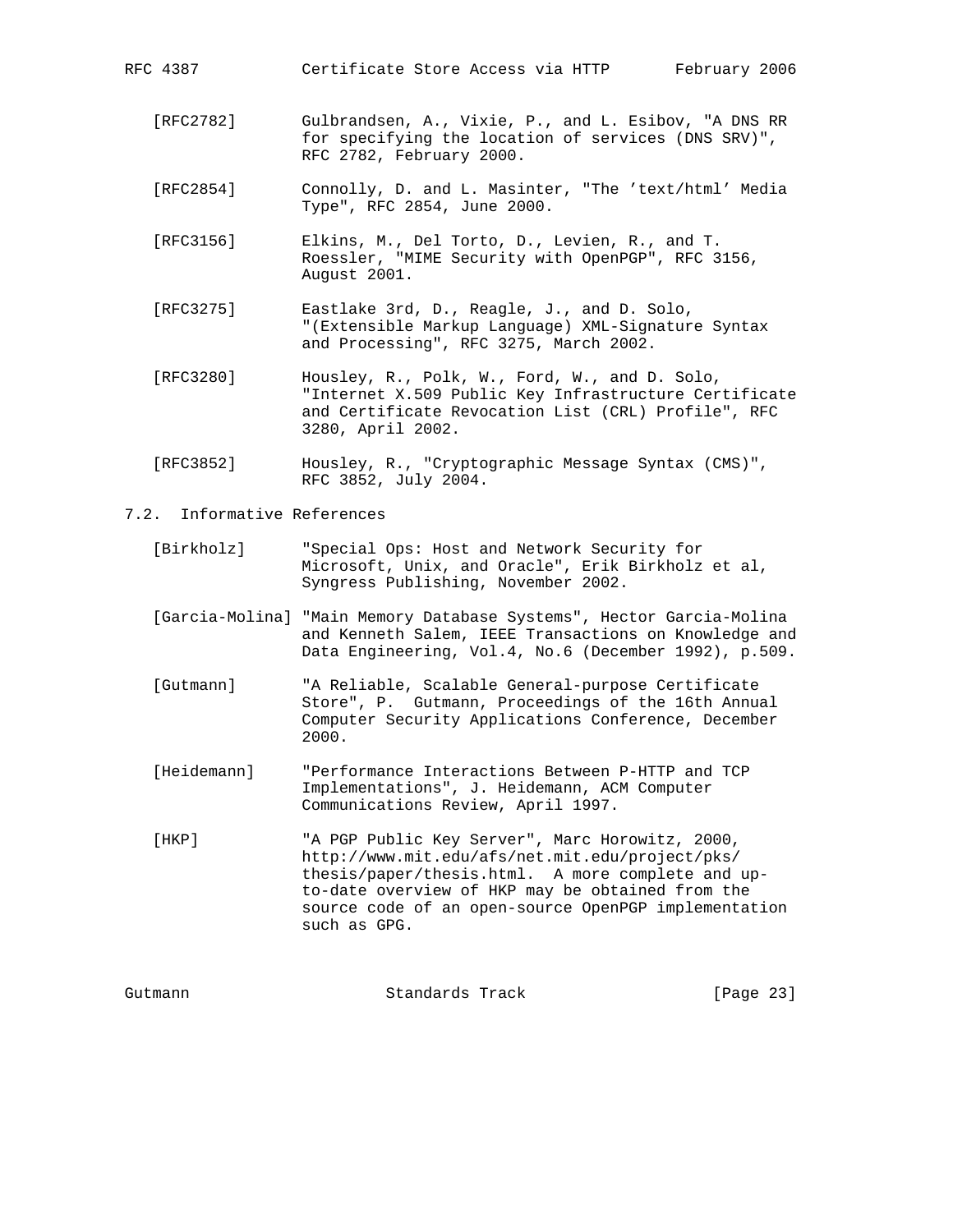RFC 4387 Certificate Store Access via HTTP February 2006

- [Ji] "Affinity-based Management of Main Memory Database Clusters", Minwen Ji, ACM Transactions on Internet Technology, Vol.2, No.4 (November 2002), p.307.
- [Krishnamurthy] "PRO-COW: Protocol Compliance on the Web A Longitudinal Survey", Balachander Krishnamurthy and Martin Arlitt, Proceedings of the 3rd Usenix Symposium on Internet Technologies and Systems (USITS'01), March 2001, p.109.
- [Nielsen] "Network Performance Effects of HTTP/1.1, CSS1, and PNG", H.Nielsen, J.Gettys, A.Baird-Smith, E.Prud'hommeaux, H.Wium Lie, and C.Lilley, 24 June 1997, http://www.w3.org/Protocols/HTTP/ Performance/Pipeline.html
- [PKCS11] PKCS #11 Cryptographic Token Interface Standard, RSA Laboratories, December 1999.
- [PKCS15] PKCS #15 Cryptographic Token Information Syntax Standard, RSA Laboratories, June 2000.
- [RFC3205] Moore, K., "On the use of HTTP as a Substrate", BCP 56, RFC 3205, February 2002.
- [RFC3390] Allman, M., Floyd, S., and C. Partridge, "Increasing TCP's Initial Window", RFC 3390, October 2002.
	- [RFC3875] Robinson, D. and K. Coar, "The Common Gateway Interface (CGI) Version 1.1", RFC 3875, October 2004.
	- [Spero] "Analysis of HTTP Performance Problems", S.Spero, July 1994, http://www.w3.org/Protocols/HTTP/1.0/ HTTPPerformance.html.
	- [UPNP] "Universal Plug and Play Device Architecture, Version 1.0", UPnP Forum, 8 June 2000.

Author's Address

 Peter Gutmann University of Auckland Private Bag 92019 Auckland, New Zealand

EMail: pgut001@cs.auckland.ac.nz

Gutmann **Standards Track** [Page 24]